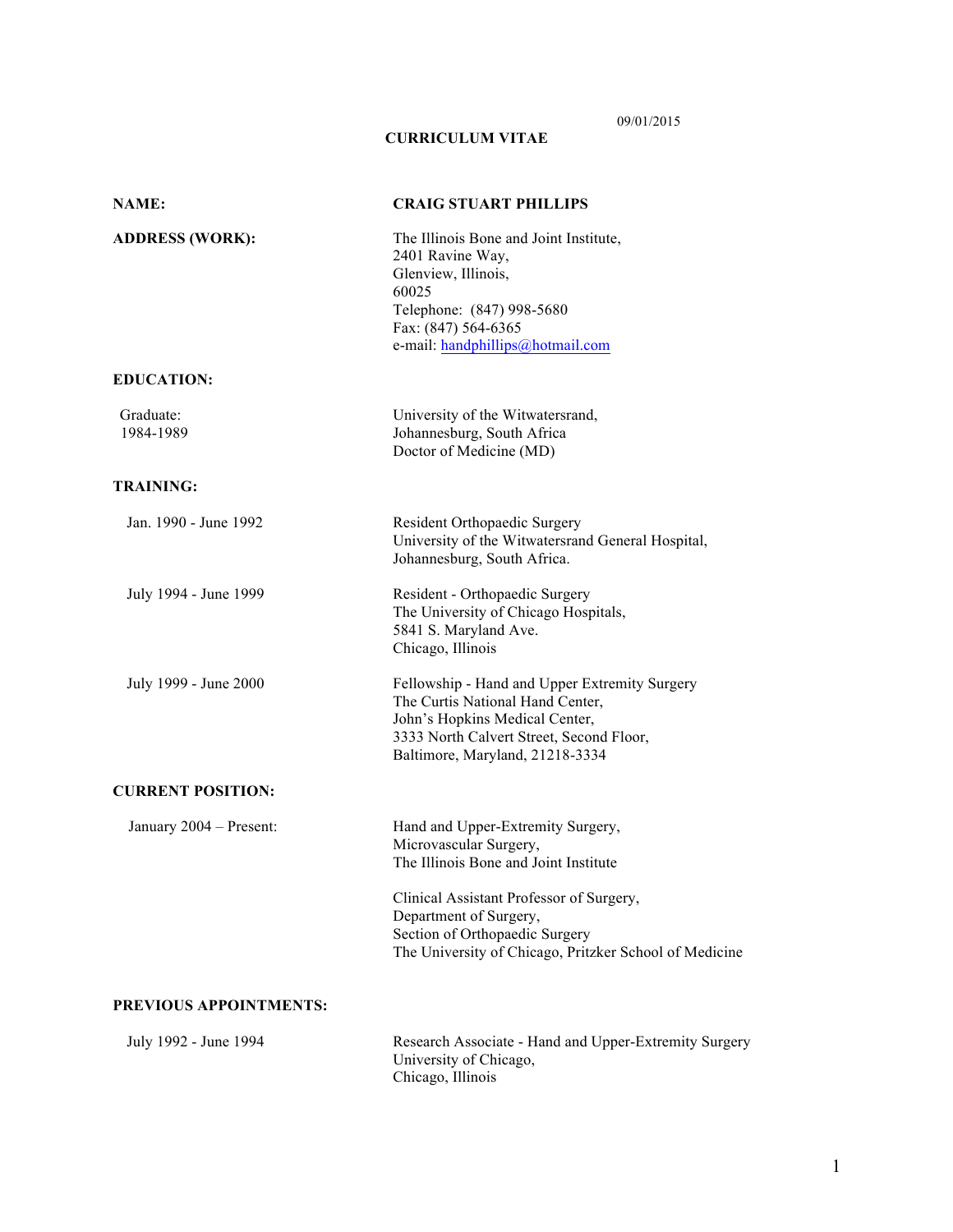| July 2000 - December 2003    | Assistant Professor of Surgery,<br>Reconstructive Hand and Upper-Extremity Surgery,<br>Microvascular Surgery,<br>Section of Orthopaedic Surgery,<br>The University of Chicago Hospitals                                                                                                  |
|------------------------------|------------------------------------------------------------------------------------------------------------------------------------------------------------------------------------------------------------------------------------------------------------------------------------------|
|                              | Director Hand and Upper-Extremity Surgery,<br>Department of Orthopaedic Surgery,<br>Louis A Weiss Memorial Hospital                                                                                                                                                                      |
| January $2004 -$ June $2009$ | Instructor of Clinical Orthopaedic Surgery<br>Feinberg School of Medicine,<br>Northwestern University                                                                                                                                                                                    |
| <b>LICENSURE:</b>            | Illinois, USA # 036-094861 (active)<br>Maryland, USA $#$ D0054598 (lapsed)                                                                                                                                                                                                               |
| <b>EXAMINATIONS PASSED:</b>  | Certificate of Added Qualification (CAQ) Hand - 2003, October 2011<br>American Board of Orthopaedic Surgery (Part II) – 2002, October 2011<br>American Board of Orthopaedic Surgery (Part I) – July 1999<br><b>ECFMG Certified September 1993</b><br>Medical Doctor (MD) - November 1989 |

## **POSTGRADUATE AWARDS**:

Chicago Surgical Society: Annual competition Tensile strength of zone II flexor tendon repairs in a human cadaver model November 1993

American Association for Hand Surgery: 23rd annual Meeting Best Research Basic Science Category Ulnar flexor tendon synovial sheath anatomy: A macroscopic study December 1993

Howard Schneider Competition: Illinois Orthopaedic Society Tensile strength of zone II flexor tendon repairs in a human cadaver model March 1994

Howard Schneider Competition: Illinois Orthopaedic Society The Efficiency of flexor tendon reconstruction in Zone II in human cadavers March 1998

AOA - Zimmer Traveling Award: American Orthopaedic Association The Efficiency of flexor tendon reconstruction in Zone II in human cadavers June 1998

Illinois Orthopaedic Society: Resident Competition, A mechanical comparison of pulley reconstruction techniques in the cadaver digit May 1999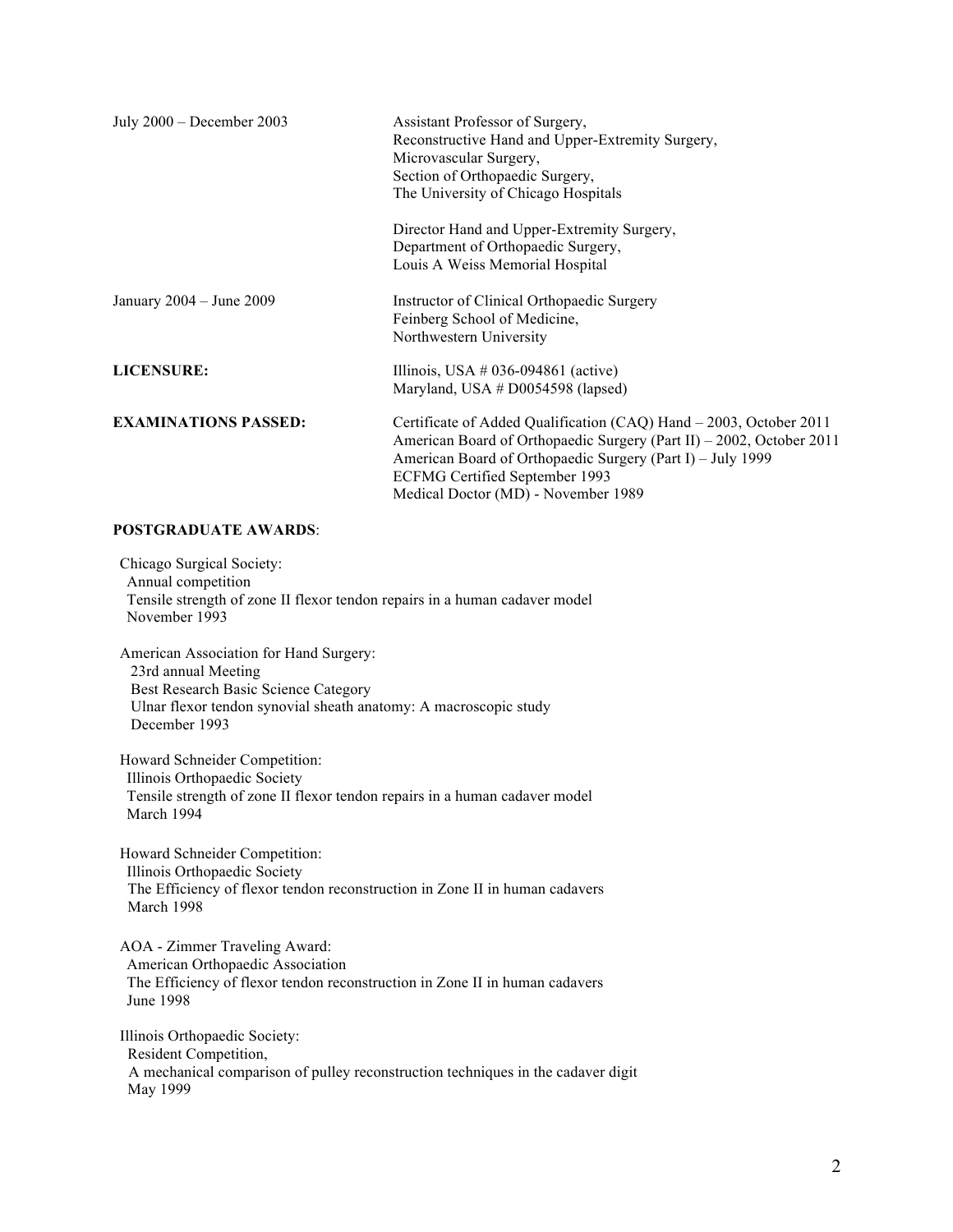The University of Chicago: Section of Orthopaedic Surgery Teacher of the year award, 2001-2002

Castle Connolly Top Doctors award Chicago, 2003, 2012, 2013, 2014

Chicago Hand Society: Winner Koch Award for best manuscript The effect of ulnar shortening on the ulnocarpal ligaments and the distal radioulnar joint. October 2004

American Society for Surgery of the Hand: Young Members Leadership Committee December 2007

International Association of Orthopaedic Surgeons (IAO) Top Doctor Award Orthopaedic Surgery 2010

Patient Choice Award Top Doctor Award Compassionate Doctor Recognition Top 10 Doctors Patient's Choice Award Orthopaedic Surgery 2012, 2013, 2014

## **ADDITIONAL CLINICAL ACTIVITIES:**

- Physician for Annual South African Formula 1 motor vehicle race 1989
- Assistant team physician Thornton High School football 1996
- Hand Surgery Overseas. Dominican Republic 1999
- Assistant Team physician Northwestern University January 2004 July 2009
- Physician for Encompass golf tournament 2013-2015

### **SOCIETIES:**

- American Academy of Orthopaedic Surgery: 1997 Present
- American Society for Surgery of the Hand: May 2000 Present
- American Association for Hand Surgery: 2011 Present
- Mid-American Orthopaedic Association: March 2001 Present
- Health Volunteer Overseas: July 2001 July 2002
- Chicago Hand Society: November 2002 Present
- Illinois Orthopaedic Society: November 2002 Present

#### **COMMITTEES:**

Weiss Memorial Hospital: Bioethics Committee, February 2001 – December 2003

Weiss Memorial Hospital fund-raising: Arlington Program March 2001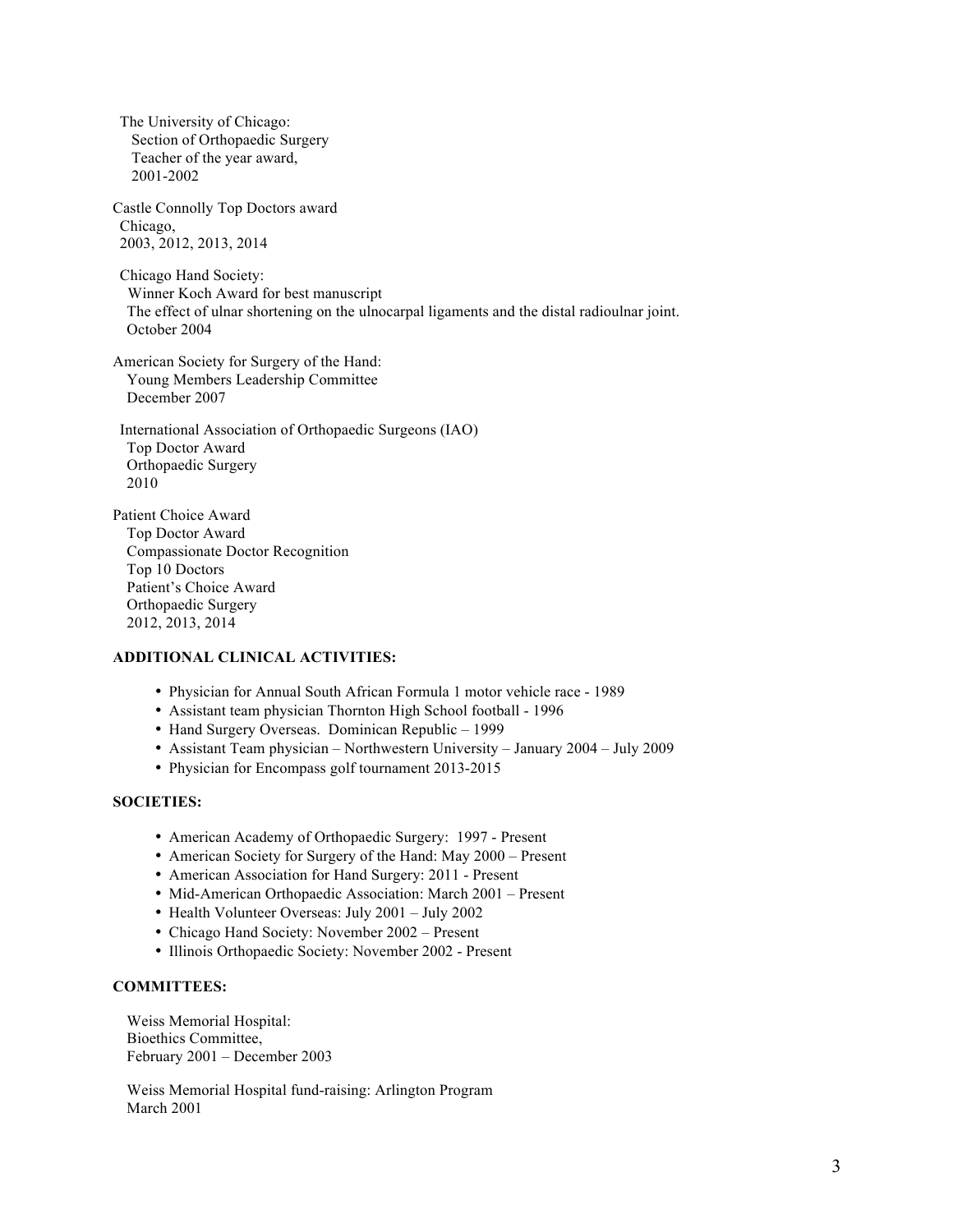Weiss Memorial Hospital: Quality Review Management Committee, February 2001 – December 2003

Weiss Memorial Hospital: Co -Chairman: Quality Review Management Committee, October 2002 – March 2003

Weiss Memorial Hospital: Chairman: Orthopaedic Surgery Quality Review Management, January 2002 – December 2003

Weiss Memorial Hospital : Cost Containment Committee October 2002 – December 2003

American Society for Surgery of the Hand: Product and Publication Advisory Committee October 2002 – September 2010

American Society for Surgery of the Hand: Public Education Committee October 2002 – October 2008

Evanston Northwestern Hospital Impaired physician committee August 2006 – present

Ravine Way Surgery Center Board of Directors Committee August 2006 – present

Illinois Bone and Joint Institute Management Committee Glenview, Wilmette division September 2006 – present

American Society for Surgery of the Hand Crucial Elements Committee October 2007 – June 2010

American Society for Surgery of the Hand Commercial Support Committee January 2008 – June 2009

American Society for Surgery of the Hand Government Affairs Committee February 2008 – September 2010

Illinois Bone and Joint Institute Workers Compensation Committee September 2008 – present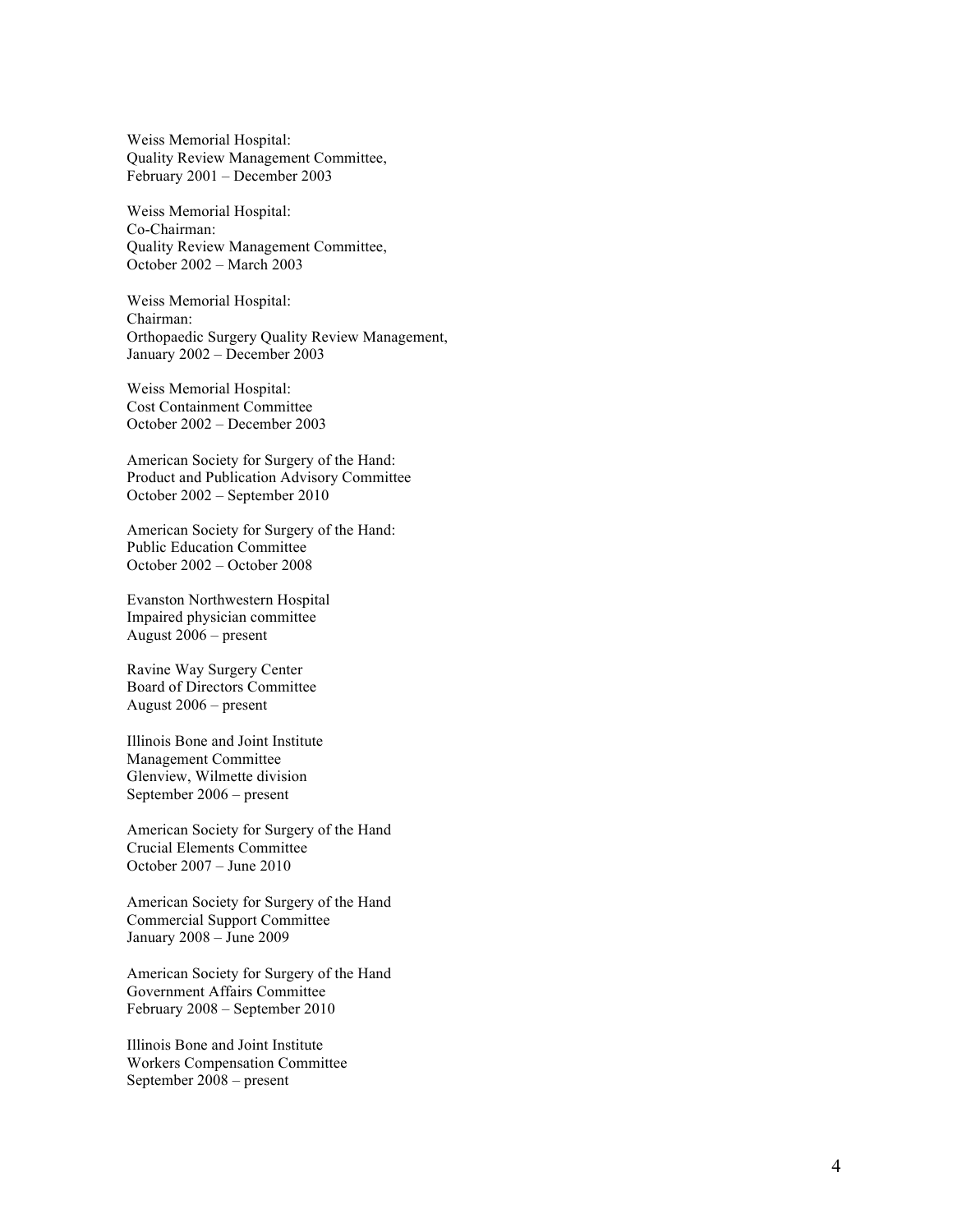American Society for Surgery of the Hand Courses and meetings advisory committee June 2011 – Present

American Society for Surgery of the Hand Annual meetings program committee June 2012 – Present

NorthShore University HealthSystems The Department of Orthopaedic Surgery Research Committee January 2015 – present

## **EDUCATIONAL RESPONSIBILITIES**

| July $2009 -$ Present        | Fellowship Director – NorthShore University HealthSystem,<br>Combined University of Chicago/NorthShore HealthSystem<br>Hand & Upper-Extremity Surgery |
|------------------------------|-------------------------------------------------------------------------------------------------------------------------------------------------------|
| July $2009 -$ Present        | Educator - didactic and surgical technique,<br>The University of Chicago Orthopaedic Residents                                                        |
| January $2004 -$ June $2009$ | Clinical Instructor - - didactic and surgical technique,<br>Northwestern University Orthopaedic Residents                                             |
| July $2000 - December 2003$  | <b>Resident Research Director</b><br>The University of Chicago Orthopaedic Surgery Residency                                                          |
| July $2000 - December 2003$  | Anatomy Course Director<br>The University of Chicago Orthopaedic Surgery Residency                                                                    |
| July $2000 - December 2003$  | <b>Resident Recruitment Committee</b><br>The University of Chicago Orthopaedic Surgery Residency                                                      |
| July $2000 - December 2003$  | Conference Coordinator and Director<br>Hand and Upper-Extremity Weekly Conference<br>Weiss Memorial Hospital                                          |

#### **RESEARCH ACTIVITIES:**

Reviewer: American Society for Surgery of the Hand annual conference. Seattle, WA. October 2000

Editorial Board: Orthopedic Quarterly November 2001-Present

Assistant reviewer: The Journal of Hand Surgery January 2001 – January 2004

Associate Editor: The Journal of Hand Surgery January 2004 – Present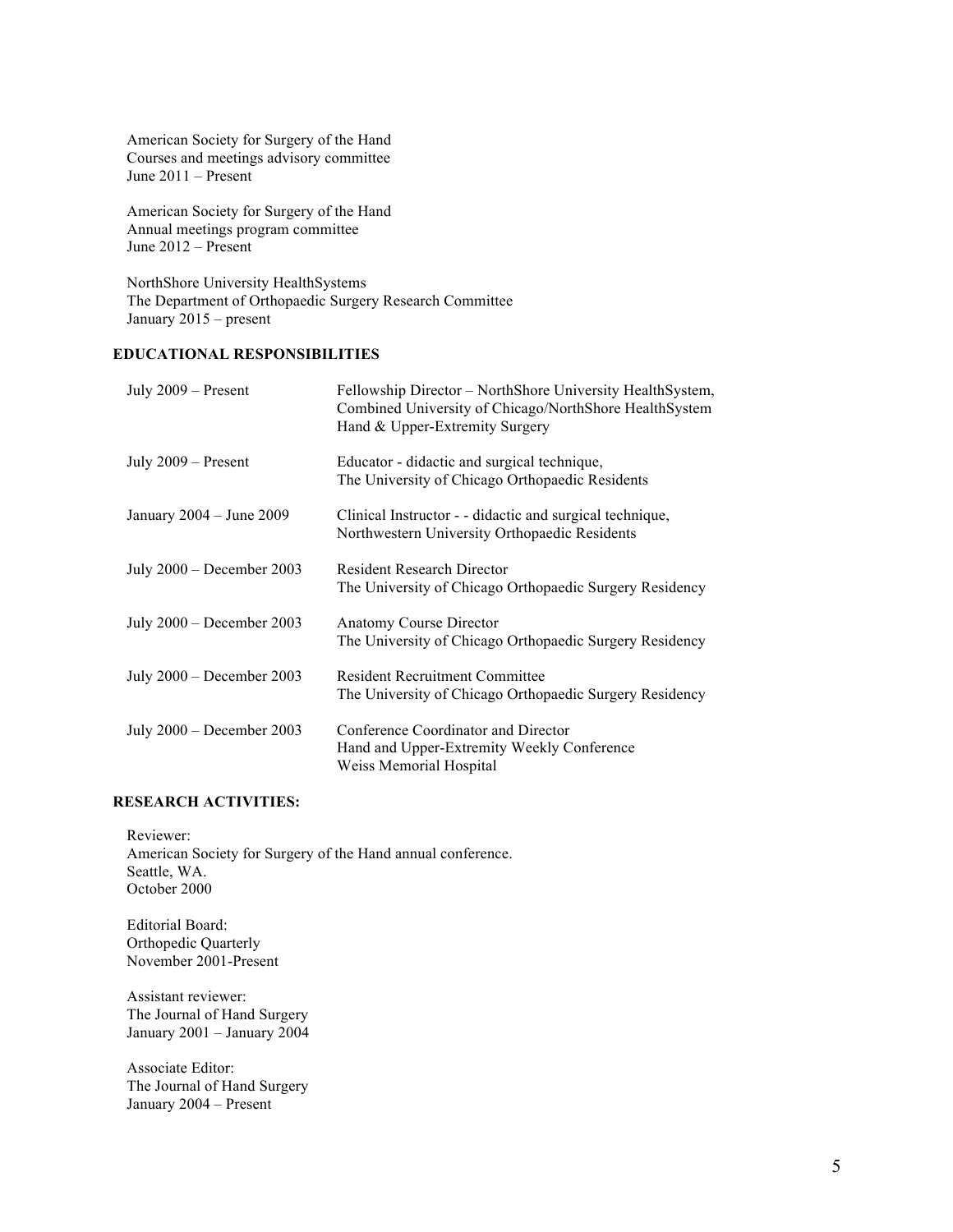Associate Editor: Journal of Hand & Microsurgery January 2009 – Present

#### **PUBLICATIONS (peer reviewed):**

- 1. **Phillips CS**, Falender R and Mass D. Ulnar flexor tendon synovial sheath anatomy: A macroscopic study. Journal of Hand Surgery 20A:636-641, 1995.
- 2. **Phillips C** and Mackay DR. An unusual foreign body in the hand; delayed presentation of a retained human tooth. A case report. Scandinavian Journal of Plastic Reconstructive and Hand Surgery 29(2):181-183, 1995.
- 3. **Phillips CS** and Mass D. Mechanical analysis of the palmar aponeurosis pulley in human cadaver hands. Journal of Hand Surgery 21A:240-244, 1996.
- 4. Komanduri M, **Phillips CS** and Mass D. Tensile strength of flexor tendon repairs in a dynamic cadaver model. Journal of Hand Surgery 21A:605-611, 1996.
- 5. Kang H, Lee S, **Phillips CS** and Mass D. Biomechanical changes of cadaveric finger flexion: The effect of wrist position and of the transverse carpal ligament and palmar and forearm fasciae. Journal of Hand Surgery 21A:963- 968, 1996.
- 6. Hamman J, Ali A, **Phillips CS**, Cunningham B and Mass D. A biomechanical study of the flexor digitorum superficialis: Effects on digital pulley excision and loss of flexor digitorum profundus. Journal of Hand Surgery 22A:328-335, 1997.
- 7. Phillips FM, **Phillips CS**, Wetzel FT and Gelinas C. Occipito-cervical neutral position Surgical implications. Spine 24:775-778, 1999*.*
- 8. Jaureguito J W, Wilcox J F, Thisted R A, **Phillips C**, Cunningham B, and Reider B. The effects of morphine on human articular cartilage of the knee: An in vitro study. Arthroscopy: The Journal of Arthroscopic and Related Surgery 07/2002; 18(6):631-636
- 9. **Phillips CS**, Murphy MS. Vascular Problems of the Upper-Extremity: A Primer for the Orthopaedic Surgeon. Journal of the American Academy of Orthopaedic Surgery, November 2002.
- 10. **Phillips CS**, Nenadovich N. A contemporary approach to osteoporotic wrist fractures in the elderly. Advances in Osteoporotic Fracture Management. Quarterly review, October 2002
- 11. **Phillips CS,** Swanson A and Mass MD. A mechanical comparison of pulley reconstruction techniques in the cadaver digit*. Accepted after resubmission Journal of Bone and Joint Surgery*
- 12. Pennock AT, **Phillips CS**, Matzon JL, and Daley EB. The Effects of Forearm Rotation on Three Wrist Measurements: Radial Inclination, Radial Height, and Palmar Tilt. Hand Surgery, Jul;10(1):17-22, 2005
- 13. Matzon JL, Widmer BJ, Draganich, LF, Mass DP, **Phillips CS**. Anatomy of the Coronoid Process. Journal of Hand Surgery 31A, 1272-1278, 2006
- 14: Risk Factors of Postoperative Complications After Open Reduction Internal Fixation of Distal Radius Fractures. Jimmy Jiang, **Craig S Phillips,**; Seth P Levitz,; Leon S Benson. Journal of Hand Surgery 39A; 12 1-24, 2014

### **PUBLICATIONS (Under review):**

1. Dunlap BJ, Benson LS, **Phillips CS**, Gavin PJ, Peterson LR. Contamination of skin markers used to mark the operative site. *Submitted to Journal of Bone & Joint Surgery.*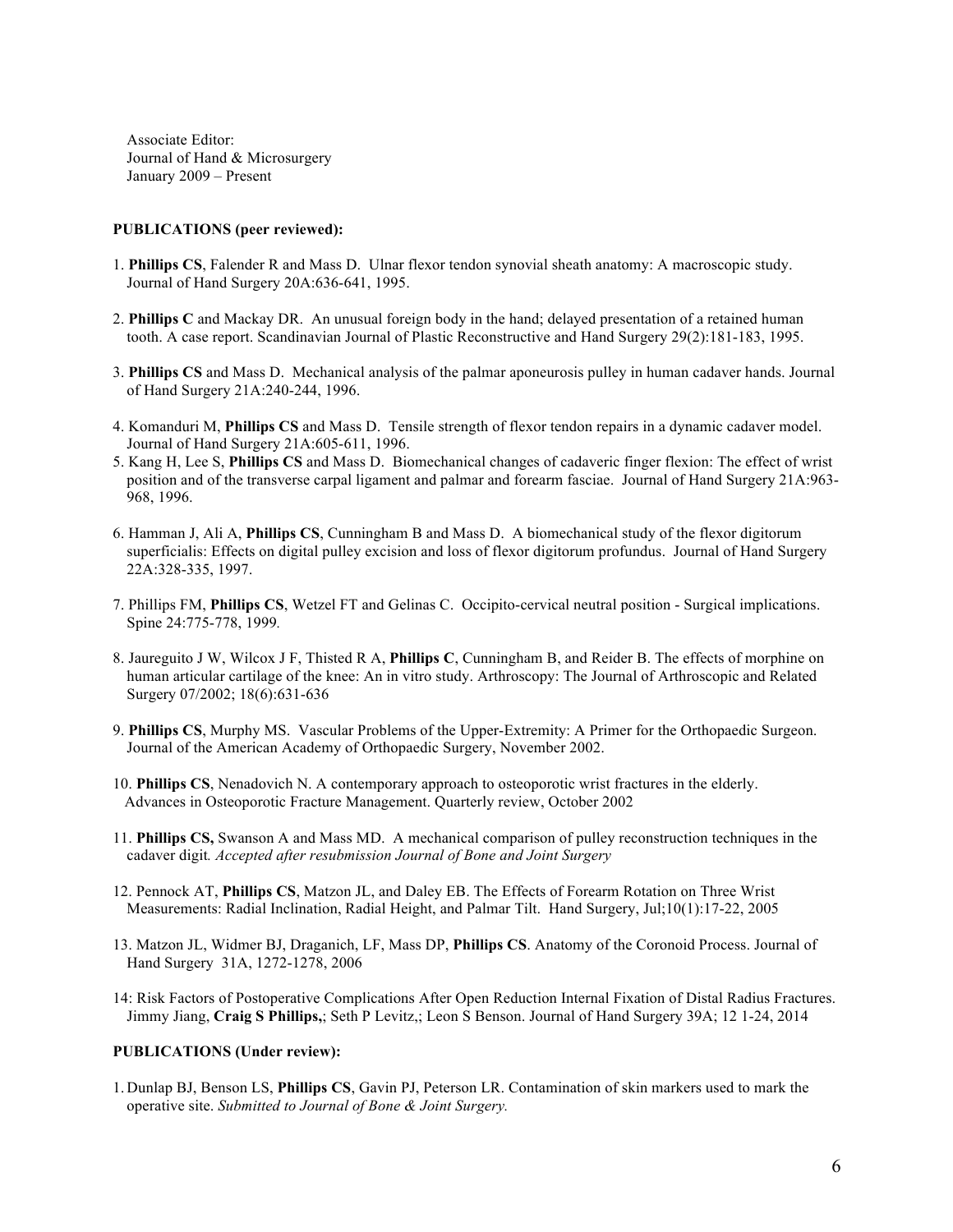- **2.** The effect of ulnar shortening on the ulnocarpal ligaments and the distal radioulnar joint. Tan R, Mass DP**, Phillips CS.**
- 3. **Phillips CS** and Mass D. The pressure exerted on the annular pulley system during finger flexion. *Submitted to Journal of Hand Surgery.*
- 4. Manning D, **Phillips CS,** Cunningham B, and Mass D. The macroscopic study of the radial bursa and the flexor pollicis longus synovial sheath. *Resubmitted to Journal of Hand Surgery*
- 5. **Phillips CS**, Swanson A, Heminger H, and Mass D. Efficiency of reconstructed flexor tendons in cadaver hands. *Submitted to Journal of Hand Surgery.*
- *6.* **Phillips CS,** Ho E, Betts, J. The effect of first carpo-metacarpal arthroplasty on carpal canal morphology. *Submitted to Journal of Hand Surgery*
- *7.* Complex elbow instability associated with coronoid fractures. Matzon J, Siebert N, **Phillips CS.** *Submitted to Journal of Hand Surgery*

#### **Manuscripts (In preparation):**

- 1. The relationship of tendon load and fingertip pinch in the flexor digitorum profundus. Ali A, **Phillips CS**, Cunningham B and Mass D
- 2. The biomechanical analysis of the thumb flexor tendon pulley system. Cunningham B, **Phillips CS** and Mass D.
- 3. The anatomy of the thumb flexor pulley system; the forth pulley. Cunningham B, **Phillips CS**, Mass D.
- 4. Elongation and knot strength of non-absorbable suture material. Murphy KT, Minter RA, **Phillips CS** and Mass DP.

#### **ABSTRACTS**

- 1. Cunningham BJ, **Phillips CS** and Mass DP. Anatomy of the flexor pollicis longus tendon sheath and the radial bursa of the hand. Orthopaedic Transactions vol 19, Number 3, pp754, 1995-1996.
- 2. Kang HJ, **Phillips CS** and Mass DP. Biomechanical changes of finger flexion after carpal tunnel release. Orthopaedic Transactions vol 19, Number 3, pp708, 830, 1995-1996.
- 3. Hamman JJ, Ali A, **Phillips CS**, Cunningham B and Mass DP. Effects of annular pulley and FDP excision on FDS efficiency. Orthopaedic Transactions vol 19, Number 3, pp701, 1995-1996.
- 4. Cunningham BJ, **Phillips CS** and Mass DP. Biomechanical analysis of the thumb flexor pulleys. Orthopaedic Transactions vol 19, Number 3, pp701, 1995-1996.
- 5. **Phillips CS** and Mass DP. The annular pulley pressure during finger flexion. Orthopaedic Transactions vol 19, Number 3, pp701-2, 1995-1996.
- 6. **Phillips CS** and Mass D. Mechanical analysis of the palmar aponeurosis pulley in human cadavers. Year Book of Hand Surgery 1997, pp11-12, 1997.
- 7. Phillips FM, **Phillips CS**, Gelinas C and Wetzel FT. Occipito-cervical neutral position Possible surgical implications. Orthopaedic Transactions vol 21, Number 2, pp507 + 1145, 1997.
- 8. Cunningham B, **Phillips CS** and Birnie R. Macroscopic anatomy of the medial antebrachial nerve of the forearm. Orthopaedic Transactions vol 21, Number 2, pp1178, 1997.
- 9. **Phillips CS**, Emami A, Swanson A, Heminger H and Mass DP. Independent flexor digitorum profundus excursion among fingers in human cadavers**.** Orthopaedic Transactions vol 22, Number 2, pp368, 1998-1999.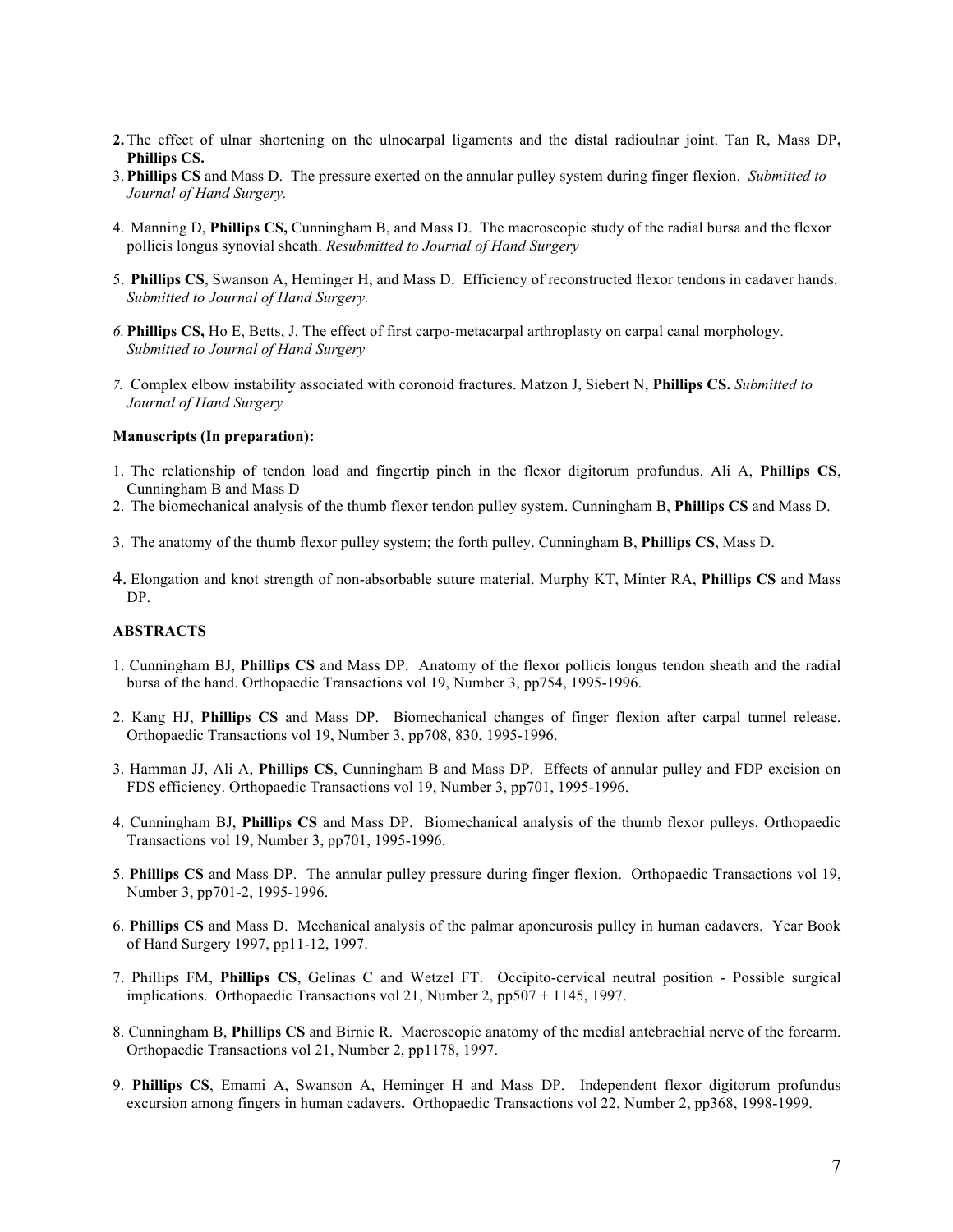10. **Phillips CS**, Swanson A, Heminger H and Mass DP. The efficiency of reconstructed tendons in zone II in human cadavers. Orthopaedic Transactions vol 22, Number 2, pp370, 1998-1999.

### **BOOKS EDITORED:**

Flexor Tendon Injuries. **Craig S Phillips**, Daniel P Mass. Hand Clinics: Lipincott Williams: Feb 2005.

### **BOOK CHAPTERS:**

- 1. Diagnosis and treatment of Medial and Lateral Ligament incompetence**. Craig S Phillips**, Keith A Segalman. In: Hand Clinics: Contemporary Management of Elbow and Forearm Disorders. 2002, vol 18.1, pp 654-559.
- 2. Endoscopic Carpal Tunnel Release: The Agee technique. **Craig S Phillips.** Surgical techniques of Sports Medicine. W.B. Saunders. (in press).
- 3. Compression Neuropathies of the upper-extremity. **Craig S Phillips**. Musculoskeletal Medicine. American Academy of Orthopaedic Surgery, 2004.
- 4. Pediatric Brachial plexus injury: **Craig S Phillips**, Sovarinth Tan. Essentials of Orthopaedics, American Academy of Orthopaedic Surgeons, 2003
- 5. Flexor Tendon Pulley Reconstruction. Vishal Mehta, **Craig S Phillips**. Hand Clinics, pp 245-251, Vol 1, No 2, May 2005.
- 6. The future of flexor tendon surgery. Jeffrey Luo, Daniel P Mass, **Craig S Phillips**, TC He. Hand Clinics, pp267- 273, Vol 1, No 2, May 2005.
- 6. Extensor Tendon Centralization Following Traumatic Subluxation at the MCP Joint. Ross J. Richer, M.D. **Craig S. Phillips, M.D**., Leon S. Benson, M.D. Operative Techniques in Orthopaedic Surgery. Lippincott, Williams & Wilkins.
- 7. Hand Spaces. **Craig S Phillips MD**. Blue Book, Chapter 7, ASSH, 2010
- 8. Hand Spaces: Physical Examination and common clinical conditions. **Craig S Phillips MD**, Blue Book, Chapter 19, ASSH, 2010
- 9. Flexor tendon anatomy and surgical approaches. Andre Spiguel MD and **Craig S Phillips MD.** Master Skills Publication. American Society of Surgery o fthe Hand. 2011

#### **PUBLICATIONS (Non peer reviewed):**

- 1. The treatment of weather related injuries. The North Loop News, February 2002.
- 2. American Society of Surgery of the Hand. Educational Brochures:
	- Vascular disorders of the upper-extremity
	- Infections of the hand including bites
	- Wrist arthroscopy
	- Arthritis of the hand
	- Elbow fractures
	- Flexor tendon injuries
	- Wrist fractures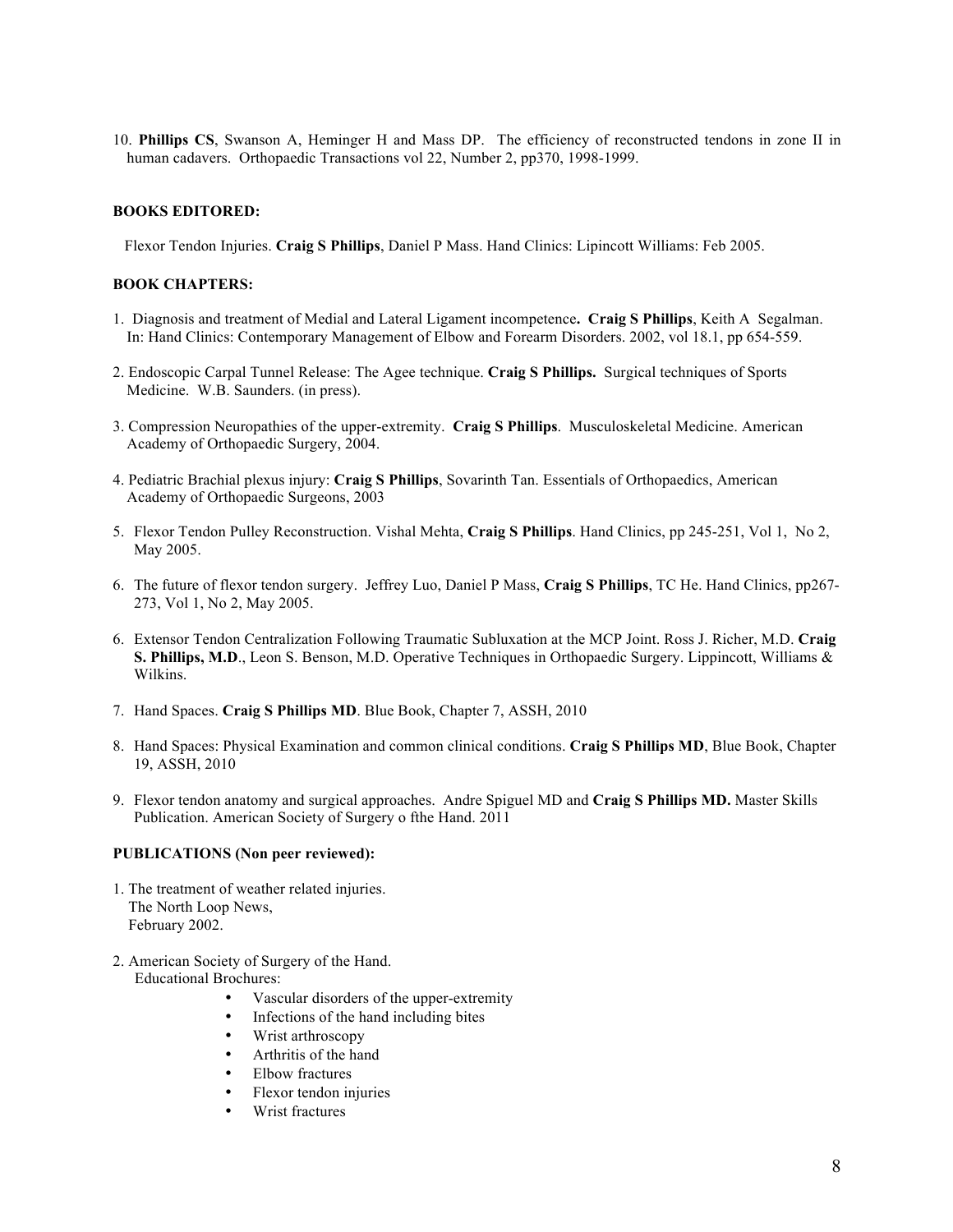- 3. EPB tendon transfer correcting MP hyperextension during CMC arthroplasty. ASSH Correspondence Newsletter October 2007
- 4: The rotator cuff mystery solved. WC Guru April 2012

## **NATIONAL PRESENTATIONS:**

1. The efficiency of the annular pulley system. Greenwald D, Schumway S, Rispler D, Allen C, **Phillips CS** and Mass D.

Chicago Hand Society, Chicago, IL. August 1993

2. Tensile strength of zone 2 flexor tendon repairs in a dynamic cadaver model. Komanduri M, **Phillips CS** and Mass D.

Smith and Nephew Richard's', 11th Annual Orthopaedic Residents Conference. Memphis, TN. August 1993 American Society for Surgery of the Hand, 48th Annual Meeting, Kansas City, Mo. September 1993

American Association for Hand Surgery, 23rd Annual Meeting, Cancun, Mexico. December 1993

3. Mechanical analysis of the palmar aponeurosis pulley in human hands. **Phillips CS** and Mass D.

American Society for Surgery of the Hand, 48th Annual Meeting, Kansas City, MO. September 1993

American Association for Hand Surgery, 23rd Annual Meeting, Cancun, Mexico. December 1993

4. Ulnar flexor tendon synovial sheath anatomy: A macroscopic study. **Phillips CS**, Falender R and Mass D.

American Society for Surgery of the Hand, 48th Annual Meeting, Kansas City, Mo. September 1993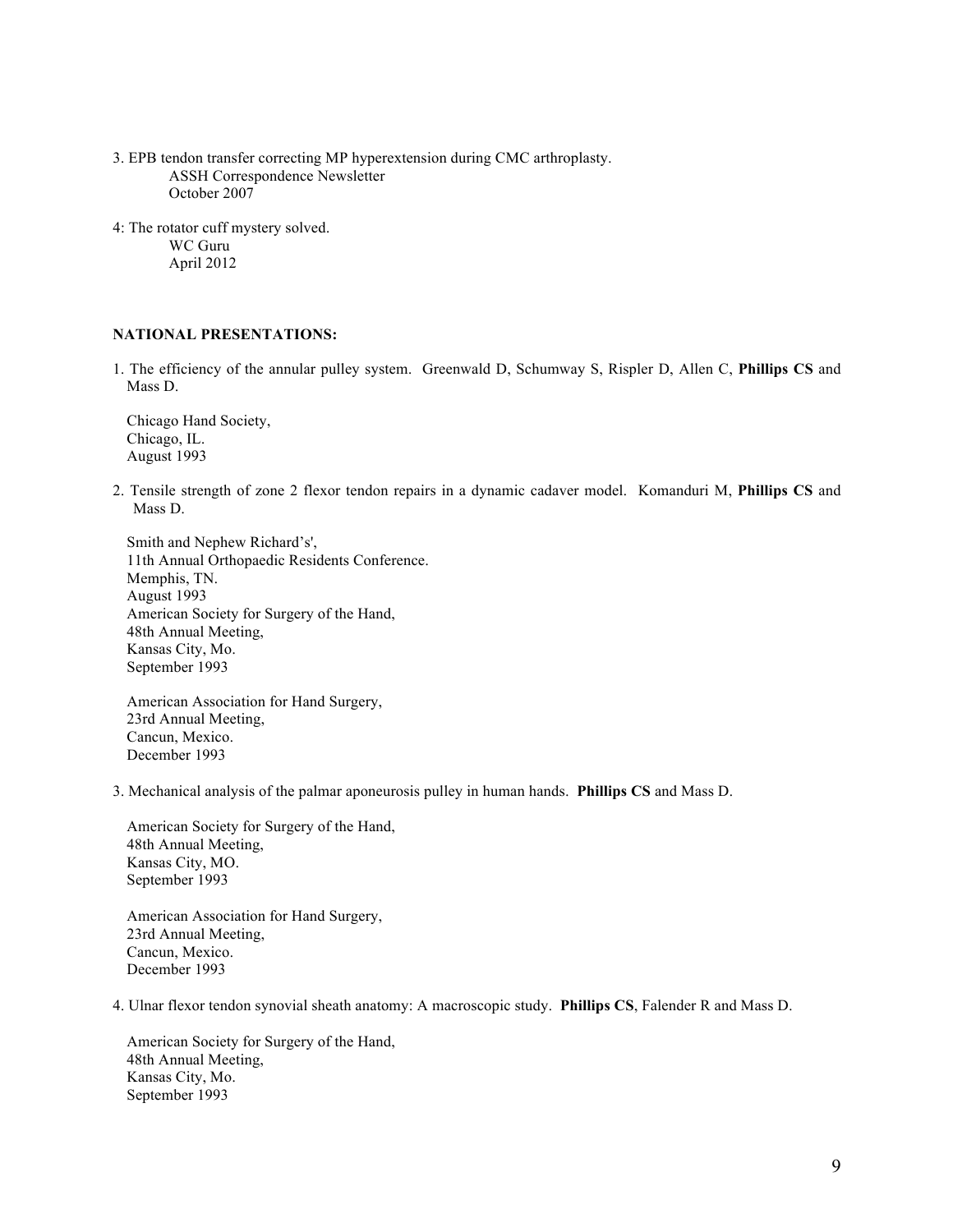American Association for Hand Surgery, 23rd Annual Meeting, Cancun, Mexico. December 1993

5. The anatomy of the flexor pollicis longus sheath and radial bursa. **Phillips CS**, Cunningham B and Mass D.

American Association of Clinical Anatomists, 11th Annual Meeting, Galveston, Texas, June 1994

6. The pressure exerted on the annular pulley system during finger flexion: A biomechanical study. **Phillips CS** and Mass D.

American Society for Surgery of the Hand, 49th Annual Meeting, Cincinnati, OH. October 1994

American Association for Hand Surgery, 24th Annual Meeting, Marco Island, Florida. January 1995

American Orthopaedic Association (Residents) 28th Annual Meeting, Pittsburgh, Pennsylvania, March 1995

7. The anatomy of the thumb flexor pulleys. Cunningham B, **Phillips CS** and Mass D.

American Association of Clinical Anatomists, 11th Annual Meeting, Galveston, Texas, June 1994

American Association for Hand Surgery, 25th Annual Meeting, Palm Springs, California, February 1995 American Society for Surgery of the Hand, 50th Annual Meeting, San Francisco, California, September 1995

8. The biomechanical efficiency of the thumb flexor pulley system. Cunningham B, **Phillips CS** and Mass D.

American Society of Surgery of the Hand, 49th Annual Meeting, Cincinnati, OH. October 1994 Charles Huggins Conference, Hosted by The University Of Chicago Hospitals, Chicago, IL. June 1994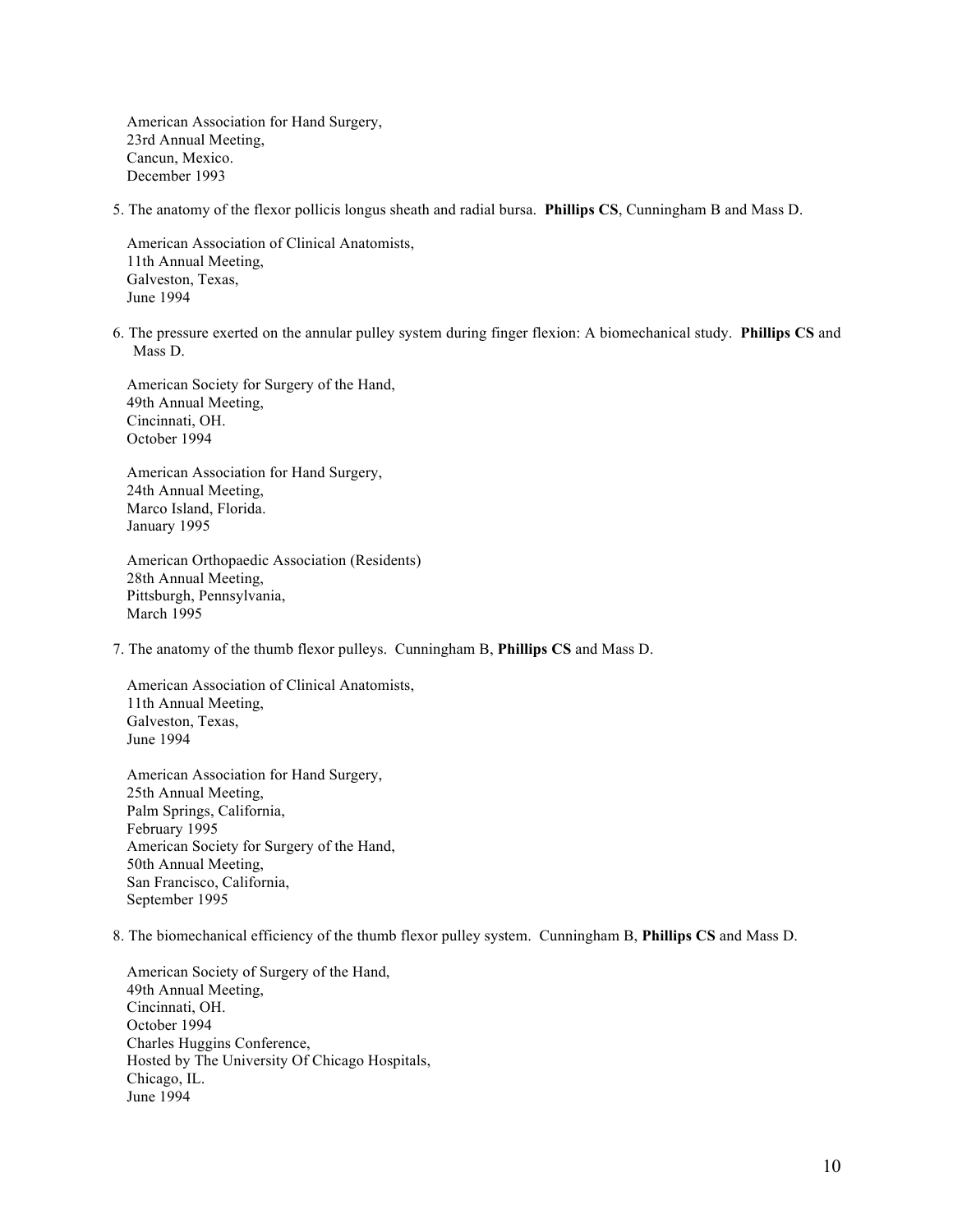American Association for Hand Surgery, 25th Annual Meeting, Palm Springs, California, February 1995

9. The contribution of the flexor digitorum superficialis tendon to finger strength. Hamman J, Ali A, **Phillips CS**, Cunningham B and Mass D.

American Orthopaedic Association (Residents), 28th Annual Meeting, Pittsburgh, Pennsylvania, March 1995

10. Medial and lateral cutaneous nerves of the forearm: A macroscopic and microscopic study for nerve grafting. **Phillips CS**, Cunningham B and Birnie R.

American Association for Hand Surgery, 25th Annual Meeting, Palm Springs, California, February 1995

11. Effects of annular pulley and FDP excision on FDS efficiency. Hamman J, Ali A, **Phillips CS**, Cunningham B and Mass D.

American Society for Surgery of the Hand, 13th Annual Meeting, San Francisco, California, September 1995

American Orthopaedic Association (Residents), 13th Annual Meeting, Pittsburgh, Pennsylvania, March 1995

12. The biomechanical changes of finger flexion after carpal tunnel release. Kang H, **Phillips CS** and Mass D.

American Orthopaedic Association (Residents), 28th Annual Meeting, Pittsburgh, Pennsylvania, March 1995

American Society for Surgery of the Hand, 50th Annual Meeting, San Francisco, California, September 1995

13. Macroscopic study of the radial bursa and the Flexor Pollicus Longus sheath. Cunningham B, **Phillips CS** and Mass D.

American Society for Surgery of the Hand, 50th Annual Meeting, San Francisco, California, September 1995 American Association for Hand Surgery,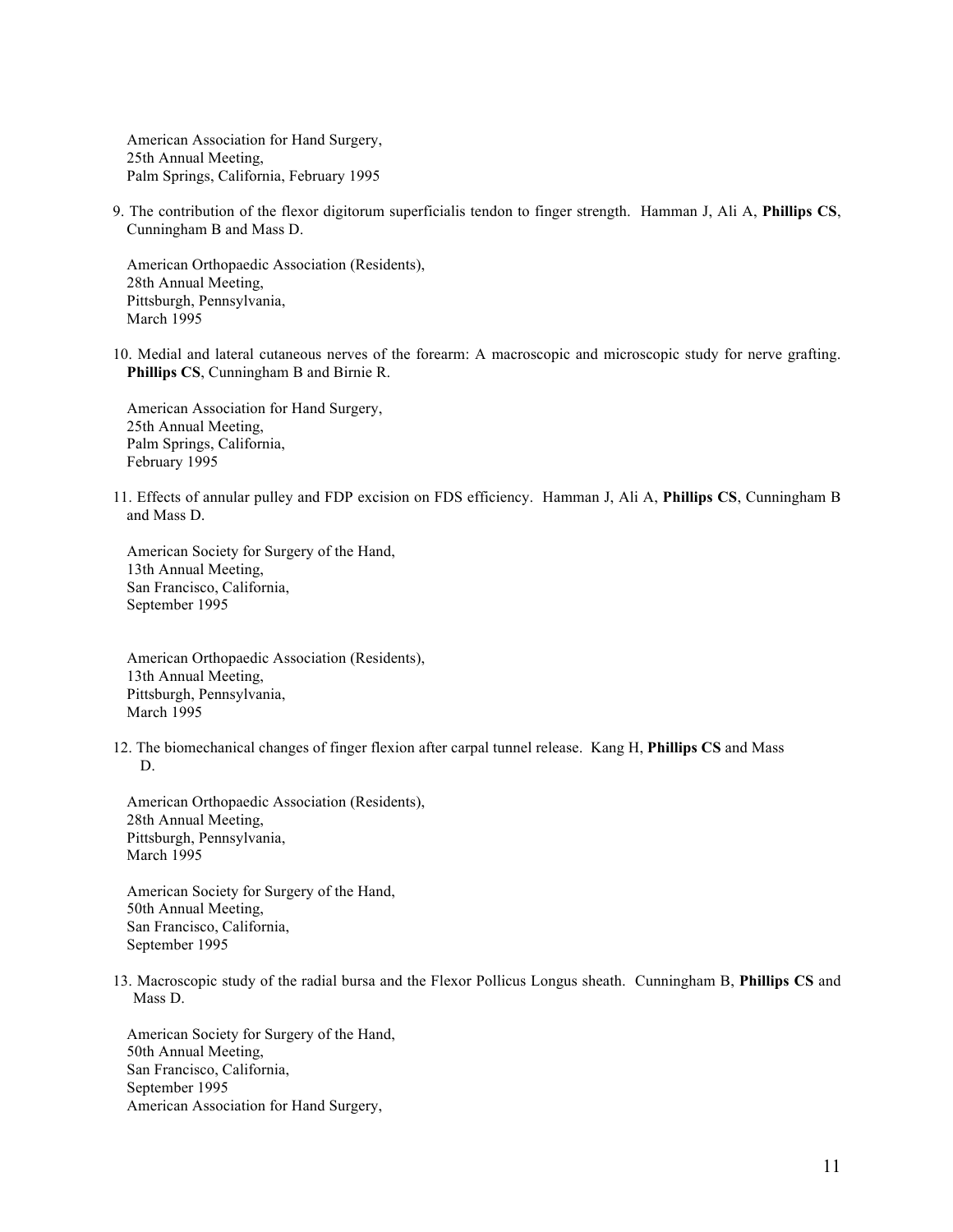25th Annual Meeting, Palm Springs, California, February 1995

American Orthopaedic Association, 108th Annual Meeting, White Sulfur Springs, West Virginia, June 1995

14. The effect of Morphine on human articular cartilage of the knee - an in vitro study. Jaureguito J, Wilcox JF, Thistead R, Cunningham B, **Phillips CS** and Reider B.

American Society of Sports Medicine, 22nd Annual Meeting, Lake Buena Vista, Florida, June 1996

15. Occipito-cervical neutral position-possible surgical implications. **Phillips CS**, Gelinas C, Wetzel FT and Phillips FM.

North American Spine Society, 11th Annual Meeting, Vancouver, Canada, November 1996

Cervical Spine Research Society, 24th Annual Meeting, Palm Beach, FL, December 1996

American Orthopaedic Association (Residents), 30th Annual Meeting, New York, NY, March 1997

16. The efficiency of reconstructed tendons in zone II in human cadavers. **Phillips CS**, Swanson A, Heminger H and Mass DP.

American Orthopaedic Association (Residents), 31st Annual Meeting, Sacramento, CA, February 1998

Illinois Orthopaedic Society, Chicago, IL, April 1998

American Orthopaedic Association (Zimmer award recipient), 111th Annual Meeting, Asheville, NC, June 1998

Charles Huggins Conference, Hosted by The University of Chicago Hospitals, Chicago, IL, June 1998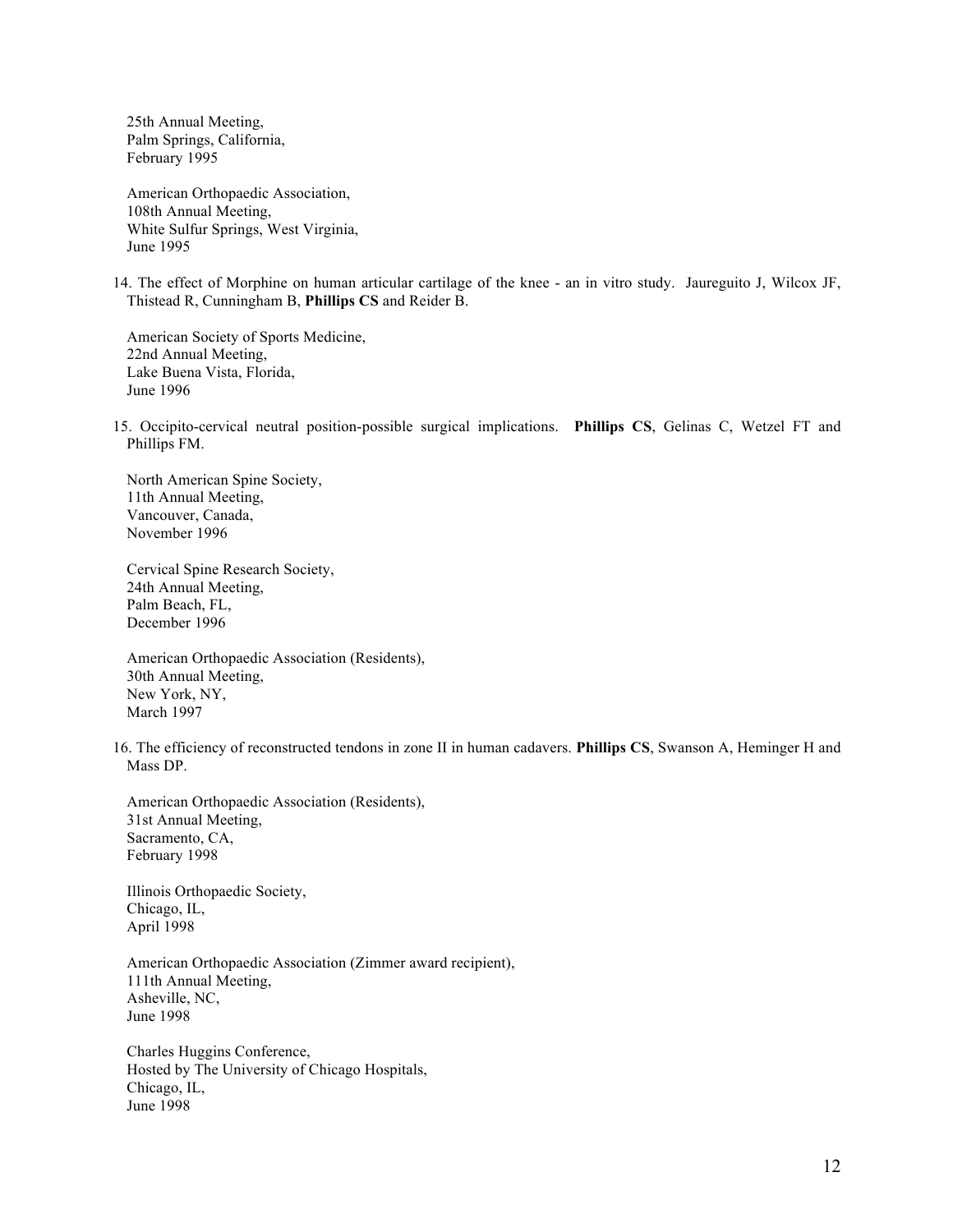American Society for Surgery of the Hand, 53rd Annual Meeting, Minneapolis, MN, September 1998

17. Independent flexor digitorum profundus excursion among fingers in human cadavers**. Phillips CS**, Swanson A, Heminger H and Mass DP.

American Orthopaedic Association (Residents), 31st Annual Meeting, Sacramento, CA, February 1998

18. A mechanical comparison of pulley reconstruction techniques in the cadaver digit**. Phillips CS**, Swanson A and Mass DP.

Illinois Orthopaedic Society, Chicago, IL, May 1999

American Society for Surgery of the Hand, 54th Annual Meeting, Boston, MA, September 1999

19. The effect of first carpo-metacarpal arthroplasty on carpal canal morphology. **Phillips CS,** Betts J**.**

Charles Huggins Conference, Hosted by The University of Chicago Hospitals, Chicago, IL, June 2001.

American Society for Surgery of the Hand, 57th Annual Meeting, Phoenix, AZ, September 2002.

20. Elbow instability associated with coronoid fractures. Matzon J, Siebert N, Mass DP, **Phillips CS.** 

Charles Huggins Conference, Hosted by The University of Chicago Hospitals, Chicago, IL, May 2002.

American Society for Surgery of the Hand, 20th Annual Meeting, Phoenix, AZ, September 2002.

21. Elbow instability associated with isolated and complex coronoid fractures Matzon JL, Seibert NR, Mass DP, and **Phillips CS**..

Mid-America Orthopaedic Association 21<sup>st</sup> Annual Meeting,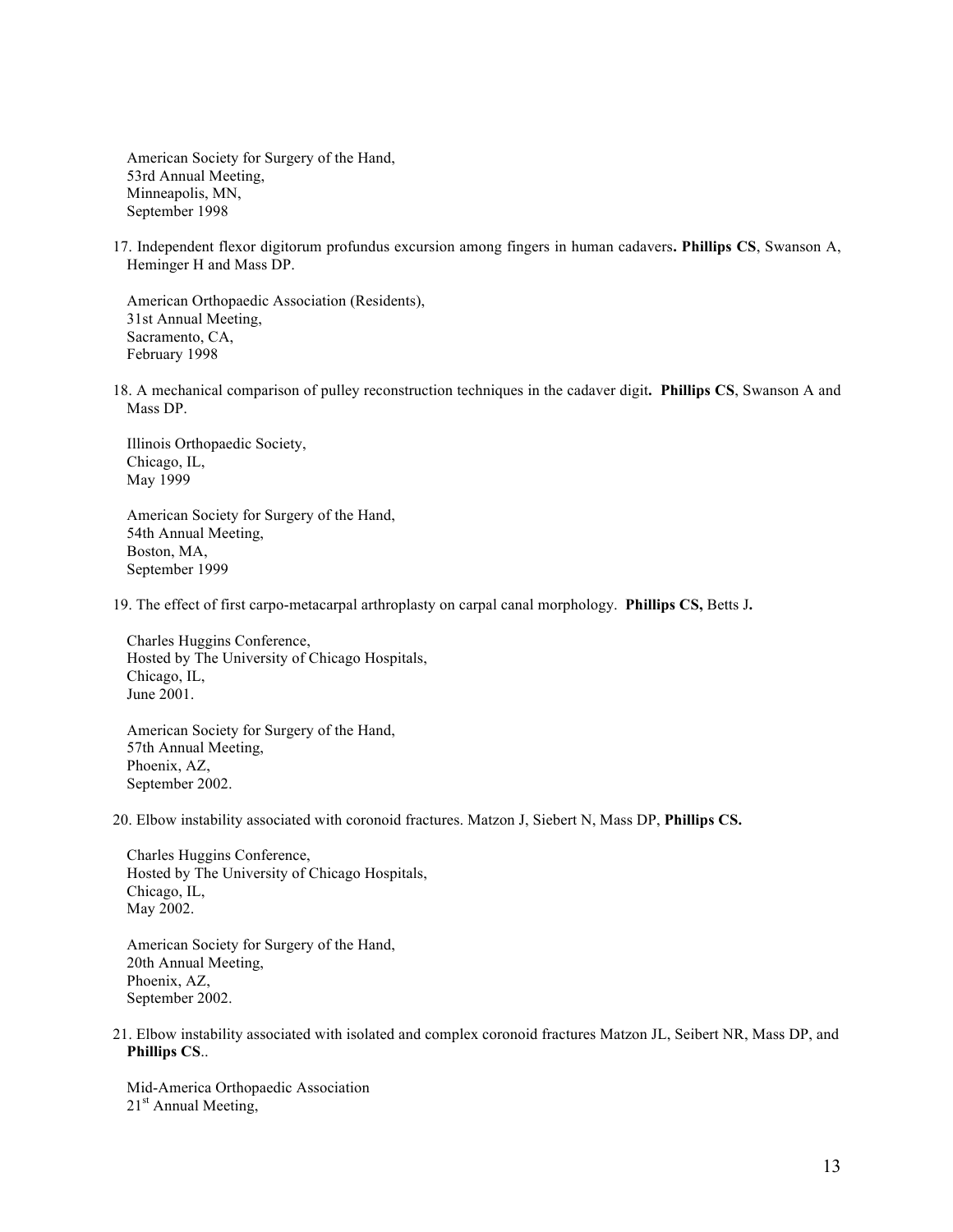Hilton Head, SC, April 2003

22. A biomechanical evaluation of flexion comparing two techniques for distal biceps tendon repair. Siebert N, Matzon J, **Phillips CS,** Mass DP**.** 

Mid-America Orthopaedic Association 21<sup>st</sup> Annual Meeting, Hilton Head, SC, April 2003

23. Adenovirus-Mediated Expression of BMP 12, 13 and 14 Induces Tendon-Specific Marker Scleraxis. Haydon RC, Mehta V, Cheng H, Jiang W, Zhou, L, Mass DP, **Phillips C,** and He TC.

Charles Huggins Conference, Hosted by The University of Chicago Hospitals, Chicago, IL, May 2003.

24. The effect of ulnar shortening on the ulnocarpal ligaments and the distal radioulnar joint. Tan R, Mass DP**, Phillips CS.**

American Society for Surgery of the Hand, 58th Annual Meeting, Chicago, IL, September 2003.

25. Anatomy of the Coronoid Process. Matzon JL, Widmer BJ, Draganich LF, Mass DPM, and **Phillips CS.**

Mid America Orthopaedic Association 23<sup>rd</sup> Annual Meeting, Amelia Island, FL April 2005

American Society for Surgery of the Hand, 60th Annual Meeting, San Antonio, TX, September 2005.

26. The Effects of Forearm Rotation on distal radius morphology. Pennock AT, **Phillips CS**, Matzon JL, and Daley EB.

American Society for Surgery of the Hand, 60th Annual Meeting, San Antonio, TX, September 2005.

27. A mechanical comparison of A2 pulley reconstruction techniques in the cadaver digit**. Phillips CS**, Swanson A and Mass DP.

Mid America Orthopaedic Association 23<sup>rd</sup> Annual Meeting, Amelia Island, FL April 2005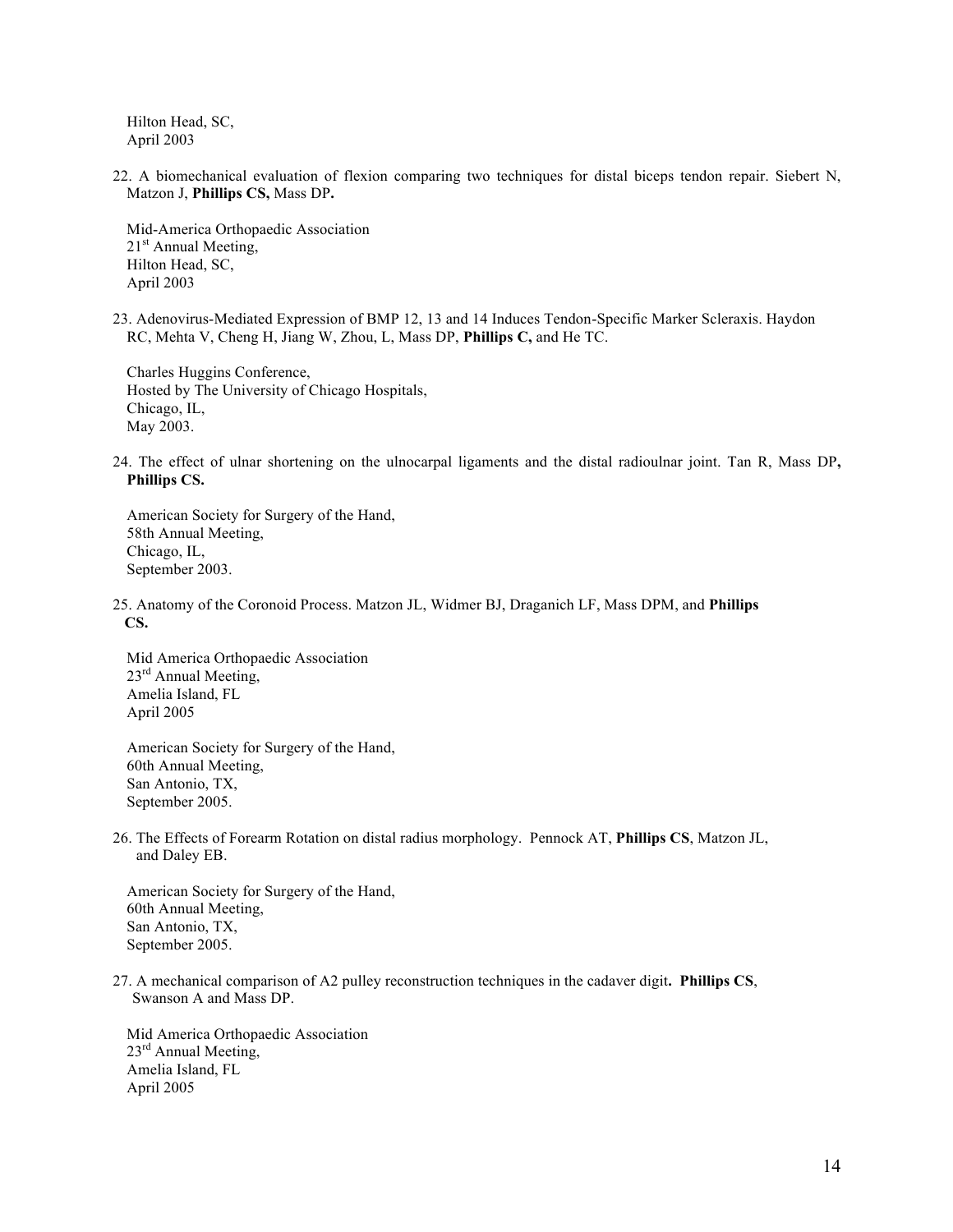28. Early Clinical Outcome after rigid volar plating for distal radius fractures. Sheibani S, **Phillips CS**.

Mid America Orthopaedic Association 25<sup>th</sup> Annual Meeting, Boca Raton, FL April 2007

29: Contamination of skin markers used to mark the operative site. Dunlap BJ, Benson LS, **Phillips CS**, Gavin PJ, Peterson LR.

Mid America Orthopaedic Association  $25<sup>th</sup>$  Annual Meeting, Boca Raton, FL April 2007

30: Risk Factors of Postoperative Complications After Open Reduction Internal Fixation of Distal Radius Fractures. Jimmy Jiang, **Craig S Phillips,**; Seth P Levitz,; Leon S Benson.

American Society for Surgery of the Hand, 69th Annual Meeting, Boston, MA, September 2014

### **INTERNATIONAL PRESENTATIONS**

1. Human bite infections of the hand. **Phillips CS** and McKay DR**.**

South African Hand Surgery Society, 21st Annual Meeting, Johannesburg, South Africa, September 1991.

2. Effects of annular pulley and FDP excision on FDS efficiency. Hamman J, Ali A, **Phillips CS**, Cunningham B and Mass D.

International Federation of Societies for Surgery of the Hand, 6th Annual Meeting, Helsinki, Finland, July 1995

International Hand and Wrist Biomechanical Symposium, 2nd Triennial Meeting, Mayo Clinic, Minnesota, September 1995

3. Medial and lateral cutaneous nerves of the forearm: A macroscopic and microscopic study for nerve grafting. **Phillips CS**, Cunningham B and Birnie R.

International Federation of Societies for Surgery of the Hand, 6th Annual Meeting, Helsinki, Finland, July 1995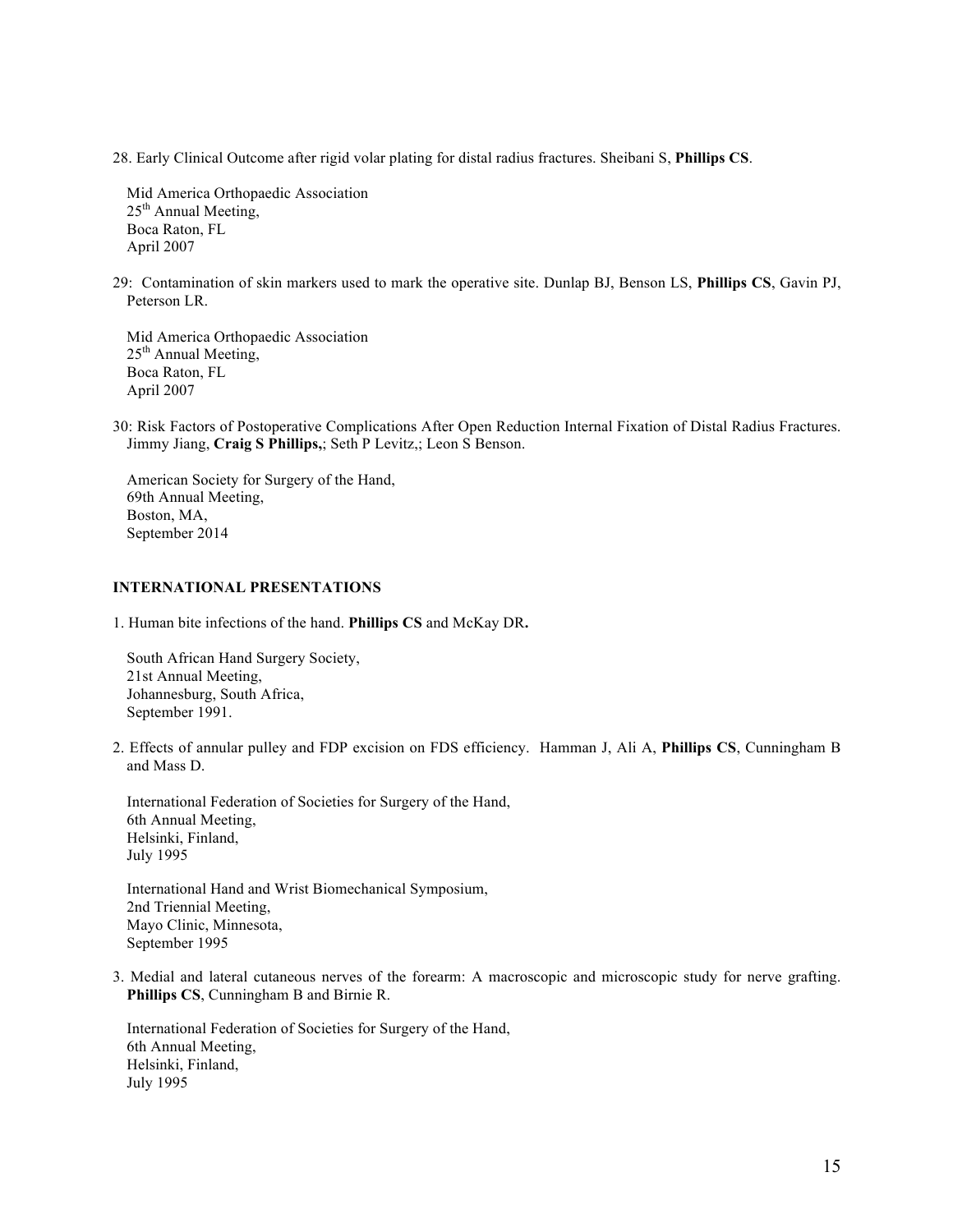4. Biomechanical changes of finger flexion after carpal tunnel release with respect to wrist position. Kang H, Lee SL, **Phillips CS** and Mass D.

International Federation of Societies for Surgery of the Hand, 6th Annual Meeting, Helsinki, Finland, July 1995

### **RESEARCH SUPPORT:**

Mid-America Orthopaedic Association (2001) - \$2000.00 "Travel Grant for Orthopaedic Surgeons"

Curtis National Hand Center Grant (1999) - \$4.5000 "Indirect carpal tunnel release secondary to first carpometacarpal arthroplasty"

Orthopaedic Research Education Foundation (OREF) Grant (1997) - \$15.000.00 "Efficiency of flexor tendon and pulley reconstruction in Zone II in human cadavers"

American Society for Surgery of the Hand - Pending "Augmentation of flexor tendon healing using gene therapy with BMP 14 in a rabbit model"

## **INVITED LECTURESHIPS (CME accredited):**

- 1. The efficiency of reconstructed flexor tendons and pulleys in Zone II in human cadavers. Grand Rounds: The University of Chicago. June 1998.
- 2. Understanding and Treating Shoulder Pain. Grand Rounds: Louis A Weiss Memorial Hospital, March 2001.
- 3. Common hand and upper-extremity fractures. The University of Chicago Primary Care Orthopaedic Course, June 2001
- 4. Treatment of subacute and chronic disorders of the upper-extremity. The University of Chicago Primary Care Orthopaedic Course, June 2001
- 5. Common hand and upper-extremity fractures. The University of Chicago Primary Care Orthopaedic Course, June 2002
- 6. Injection techniques in Orthopaedic Surgery. The University of Chicago Primary Care Orthopaedic Course, June 2002
- 7. Ulnar-sided wrist pain Combined Chicago Hand and Upper-Extremity Course, September 2002
- 8. Vascular disorders of the Upper-Extremity Combined Chicago Hand and Upper-Extremity Course, September 2002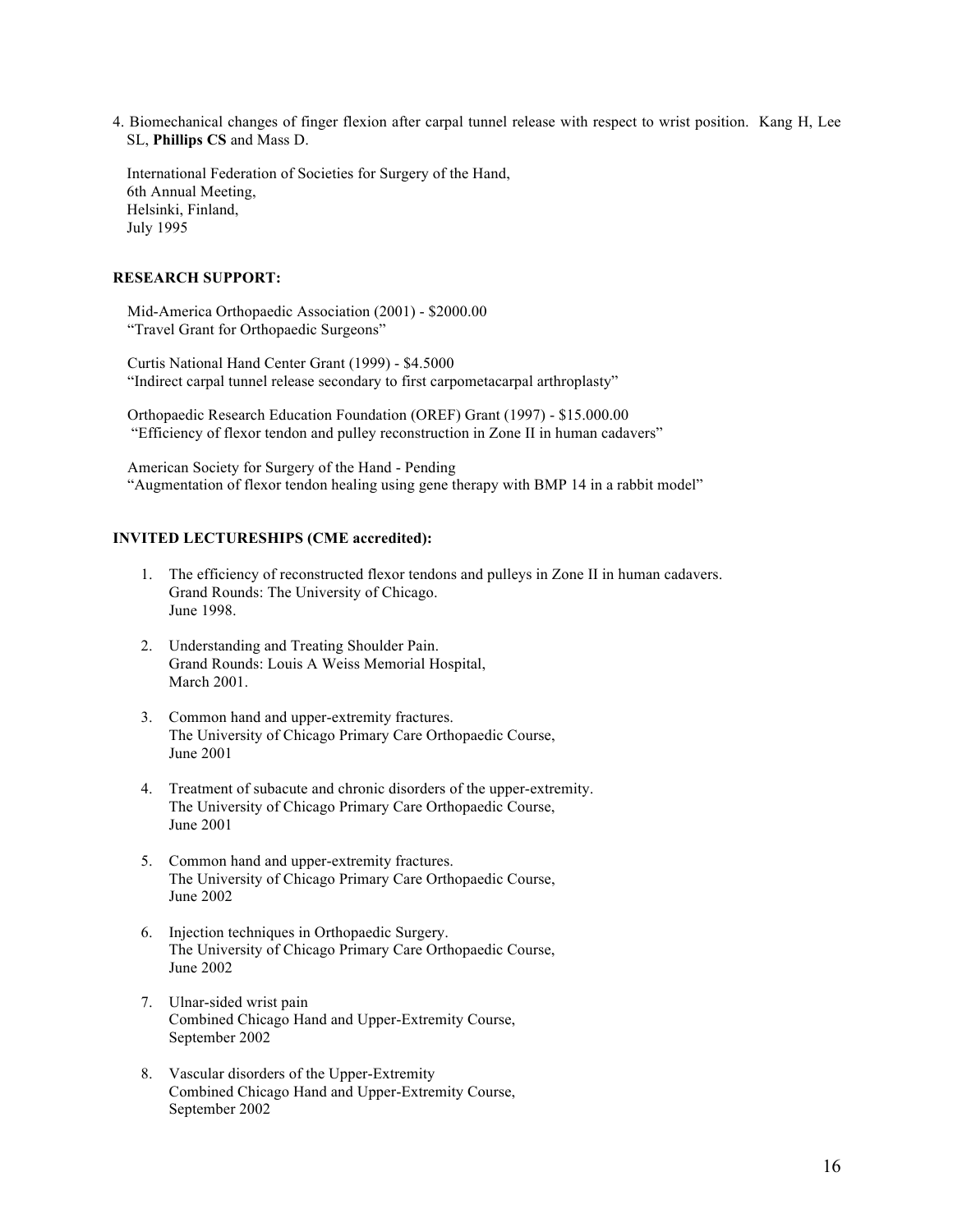- 9. Treatment of elbow instability Combined Chicago Hand and Upper-Extremity Course, September 2002
- 10. Contemporary management of wrist fractures Chicago Hand Therapy Association November 2002
- 11. The treatment of distal radius fractures using a new volar plate. Grand Rounds, Southern Illinois University, Department of Orthopaedic Surgery, Springfield, Illinois, April 2003
- 12. The treatment of ulnar-sided wrist pain Current Concepts in Orthopaedic Surgery, Illinois Association of Orthopaedic Surgery, Springfield, Illinois, April 2003
- 13. The treatment of distal radius fractures. Current Concepts in Orthopaedic Surgery, Illinois Association of Orthopaedic Surgery, Springfield, Illinois, April 2003
- 14. Treatment of subacute and chronic disorders of the upper-extremity. The University of Chicago Primary Care Orthopaedic Course, Chicago, IL June 2003
- 15. Common hand and upper-extremity fractures. The University of Chicago Primary Care Orthopaedic Course, Chicago, IL June 2003
- 16. A rational approach to ulnar sided wrist pain. Chicago Hand Therapy Association July 2003
- 17. Treatment of subacute and chronic disorders of the upper-extremity. The University of Chicago Primary Care Orthopaedic Course, Chicago, IL June 2004
- 18. Evaluation and initial treatment of acute hand disorders The University of Chicago Primary Care Orthopaedic Course, Chicago, IL June 2004
- 19. The volar wrist arthroscopy portal. American Society of Surgery of the Hand Wrist Arthroscopy Course August, 2004
- 20. Rigid volar internal fixation of distal radius fractures. Grand Rounds: Northwestern University March, 2007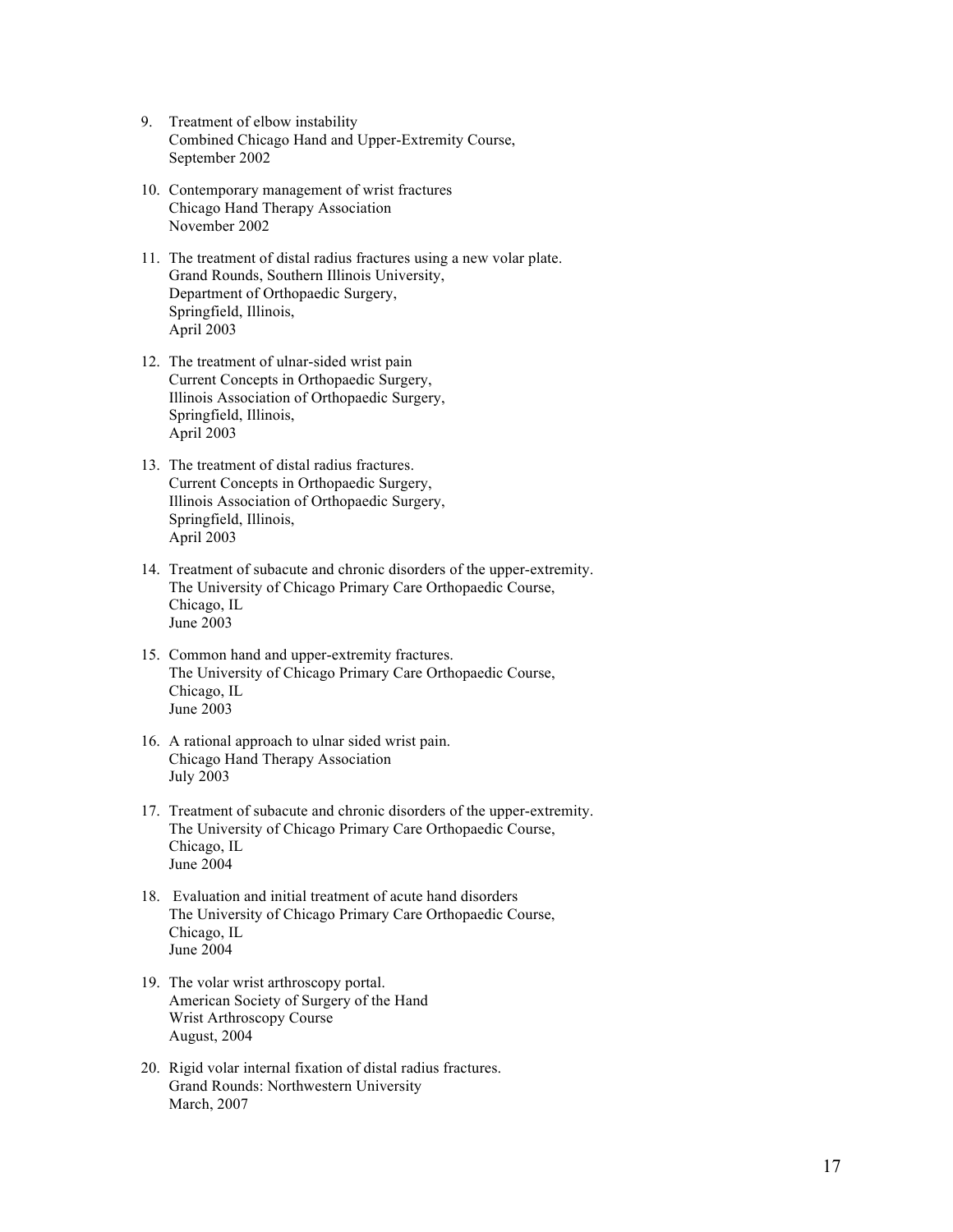- 21. Current Trends in Shoulder Resurfacing Arthroplasty 48<sup>th</sup> Annual Meeting, American Osteopathic Academy of Orthopedics, Chicago, Illinois April, 2008
- 22. Limited Incision: Radial and Palmar exposure of the distal Radius Current Options in the treatment of wrist injuries, The American Academy of Orthopaedic Surgery Rosemont, Illinois, May, 2008
- 23. Lunotriquetral Instability Current Options in the treatment of wrist injuries, The American Academy of Orthopaedic Surgery Rosemont, Illinois, May, 2008
- 24: Current Treatment of wrist fractures using fixed angle volar plating. Grand Rounds, Grand Rapids, MI, November, 2008
- 25. Understanding ulnar sided wrist pain: the LT joint. Grand Rounds, Grand Rapids, MI, November, 2008
- 26: Treating radial head fractures: Off with the head Clinical Concepts in Hand and Wrist Surgery Washington, DC April, 2009
- 27: Current treatment of SLAC wrist arthritis joint preservation techniques. Clinical Concepts in Hand and Wrist Surgery Washington, DC April, 2009
- 28: Acute scaphoid fractures: To fox or not to fix. Clinical Concepts in Hand and Wrist Surgery Washington, DC April, 2009
- 29: Not just another volar plate. Clinical Concepts in Hand and Wrist Surgery Washington, DC April, 2009
- 30: Finding solace in the TFCC Chicago Metra Hand Therapy Association September, 2009
- 31: Common misconceptions regarding the Rotator Cuff. IBJI Work Compensation symposium Morton Grove, IL June 2010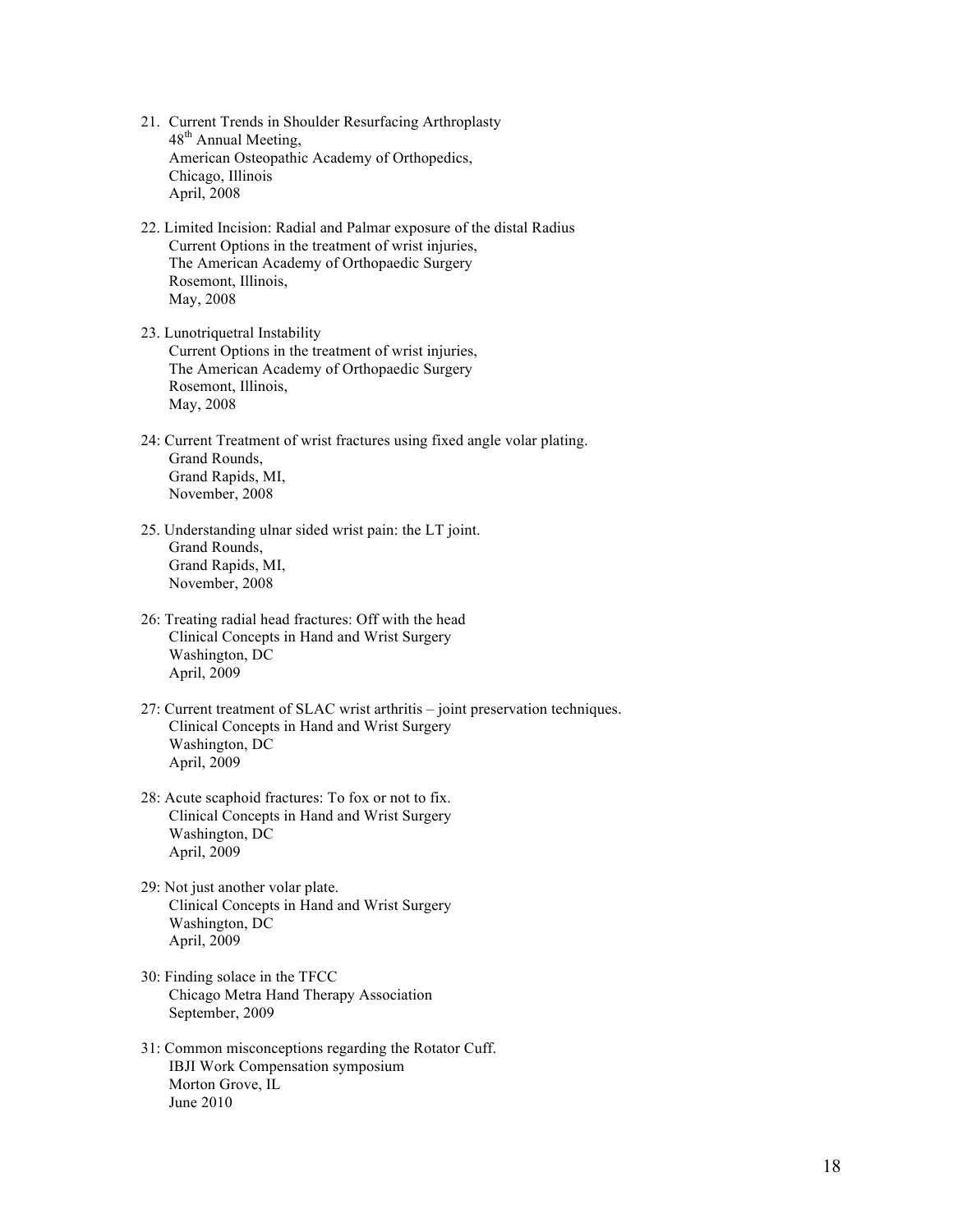- 32: Flexor Tendon Injuries: What's new and what works. 12th Annual Chicago Trauma Symposium, Chicago, IL August 2010
- 33: Radial head Injuries: Replace or excise?  $12<sup>th</sup>$  Annual Chicago Trauma Symposium, Chicago, IL August 2010
- 34: How to recognize and treat common hand and wrist injuries. IBJI annual PT symposium Chicago, IL November 2010
- 35: Treatment of Dupuytren's Disease in the  $21<sup>st</sup>$  century Grand Rounds The University of Chicago April 2011
- 36. Distal ulnar excision: Pros and cons. Current Options in the treatment of wrist injuries, The American Academy of Orthopaedic Surgery Rosemont, Illinois, June, 2011
- 37. Lunotriquetral Instability Current Options in the treatment of wrist injuries, The American Academy of Orthopaedic Surgery Rosemont, Illinois, June, 2011
- 38: Xiaflex in the treatment of Dupuytren's disease. February 2012 San Francisco, CA
- 39: Wrist arthritis; Overview and treatment. American Association of Hand Surgery Las Vegas January, 2012
- 40: Evaluation and initial treatment of acute hand disorders The University of Chicago Primary Care Orthopaedic Course, Chicago, IL June 2012
- 41: Common conditions of the hand, wrist and elbow. North Suburban Dental Hygiene Society Des Plaines, IL November, 2012
- 42: Common Upper-Extremity Fractures IBJI Primary Care Course Northbrook, IL March, 2014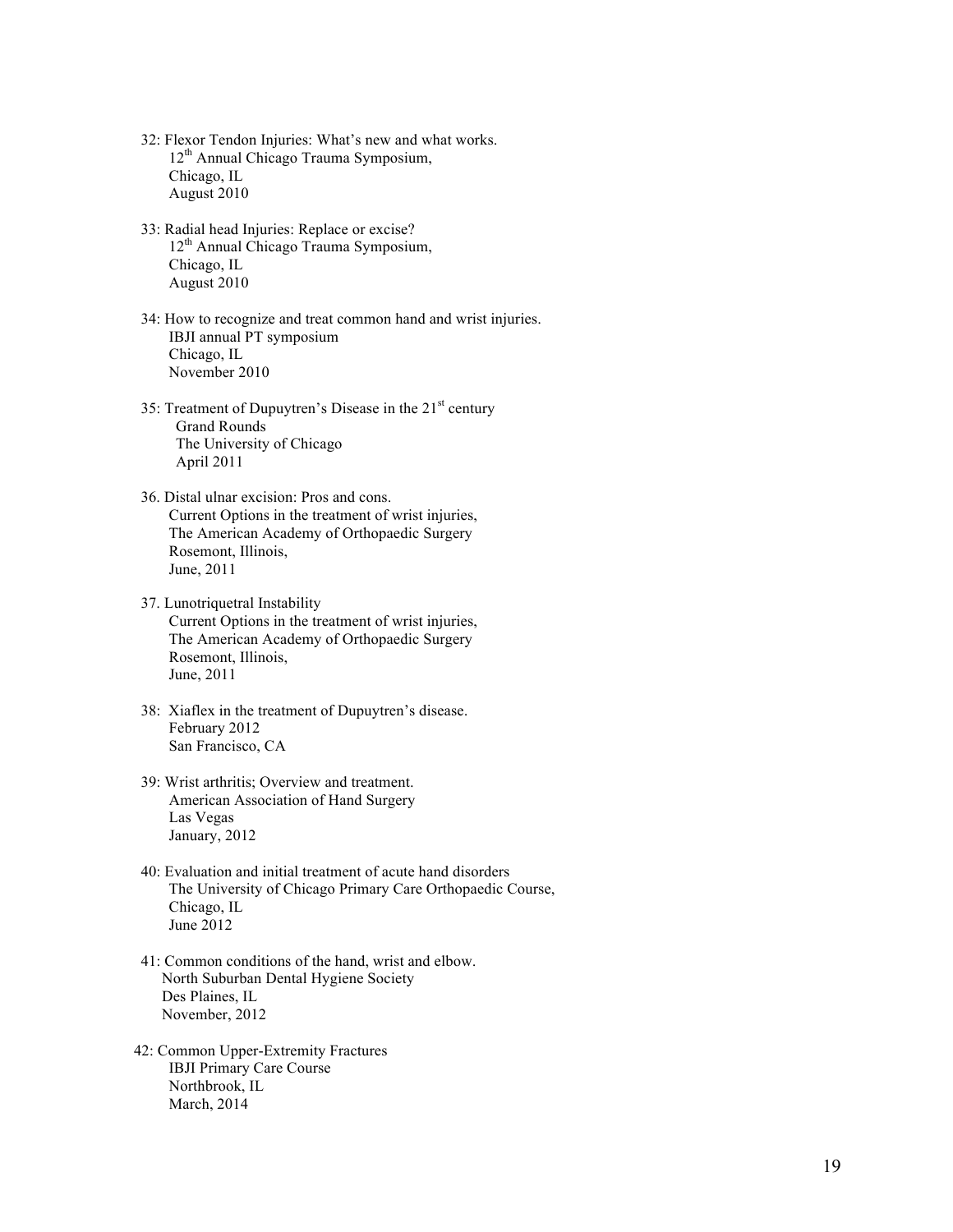- 43: Subacute Upper-Extremity Disorders IBJI Primary Care Course Northbrook, IL March, 2014
- 44: Scoliosis and Spine Infections IBJI Primary Care Course Northbrook, IL March, 2014
- 45: Common spine fractures and injuries IBJI Primary Care Course Northbrook, IL March, 2014
- 46: Flexor tendon repair and reconstruction. Metro Hand Therapy Group Glenview, IL October, 2015

## **TALKS (non-CME)**

- 1. Arthritis of the Upper-Extremity: From the shoulder to the fingers. Guest speaker. Marriott Hotel, Chicago, IL. Sept. 2000
- 2. An approach to complex disorders about the elbow. Athletico Therapy Meeting Chicago, IL August 2002
- 3. Fact or Fiction: Cost Effective Management of work related injuries of the Upper-Extremity. NovaCare Regional Course, Oakbrook, IL October 2001.
- 4. The effect of ulnar shortening on the ulnolunate and distal radioulnar joints. Chicago Hand Society November 2002.
- 5. Elbow instability associated with simple and complex coronoid fractures. Chicago Hand Society November 2003
- 6. Current treatment of elbow fractures and dislocations. Evanston Hospital Orthopaedic Trauma Series April, 2004
- 7. Rheumatoid disorders of the hand. Orthopaedic Board Review Course The Osler Institute, July, 2004
- 8. Tendon and nerve injuries of the hand and forearm. Orthopaedic Board Review Course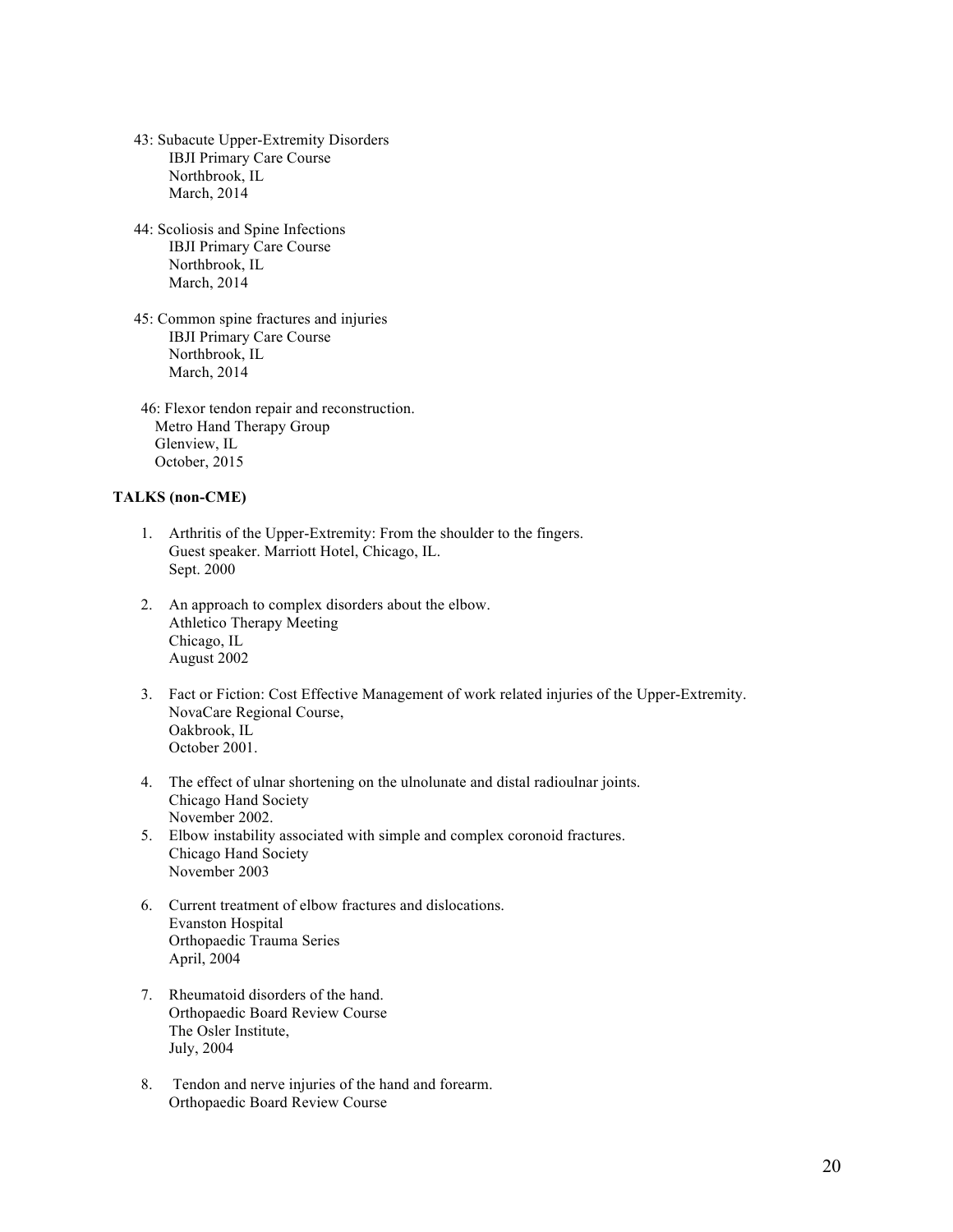The Osler Institute, July, 2004

- 9. Dupuytren's disease. Orthopaedic Board Review Course The Osler Institute, July, 2004
- 10. Rheumatoid disorders of the hand. Orthopaedic Board Review Course The Osler Institute, July, 2005
- 11. Tendon and nerve injuries of the hand and forearm. Orthopaedic Board Review Course The Osler Institute, July, 2005
- 12. Dupuytren's disease. Orthopaedic Board Review Course The Osler Institute, July, 2005
- 13. Volar fixed angle fixation for distal radius fractures. Orthopaedic Course Hand Innovations, October, 2005
- 14. Volar fixed angle fixation for distal radius fractures. Orthopaedic Course DVO Orthopaedics, July, 2006
- 15. The diagnosis and treatment of common wrist and carpal injuries Grand rounds: Evanston Emergency Medicine February, 2007
- 16. Collateral Ligament Injuries of the Thumb Doctor's Demystify, The University of Chicago April, 2007
- 17. Thumb Tendonitis Doctor's Demystify, The University of Chicago April, 2007
- 18. Volar fixed angle fixation for distal radius fractures surgical technique. American Society for Surgery of the Hand Instructional Course Tornier/DVO Orthopaedics, October 2007
- 19: Endoscopic Carpal Tunnel Release MicroAire meeting August 2008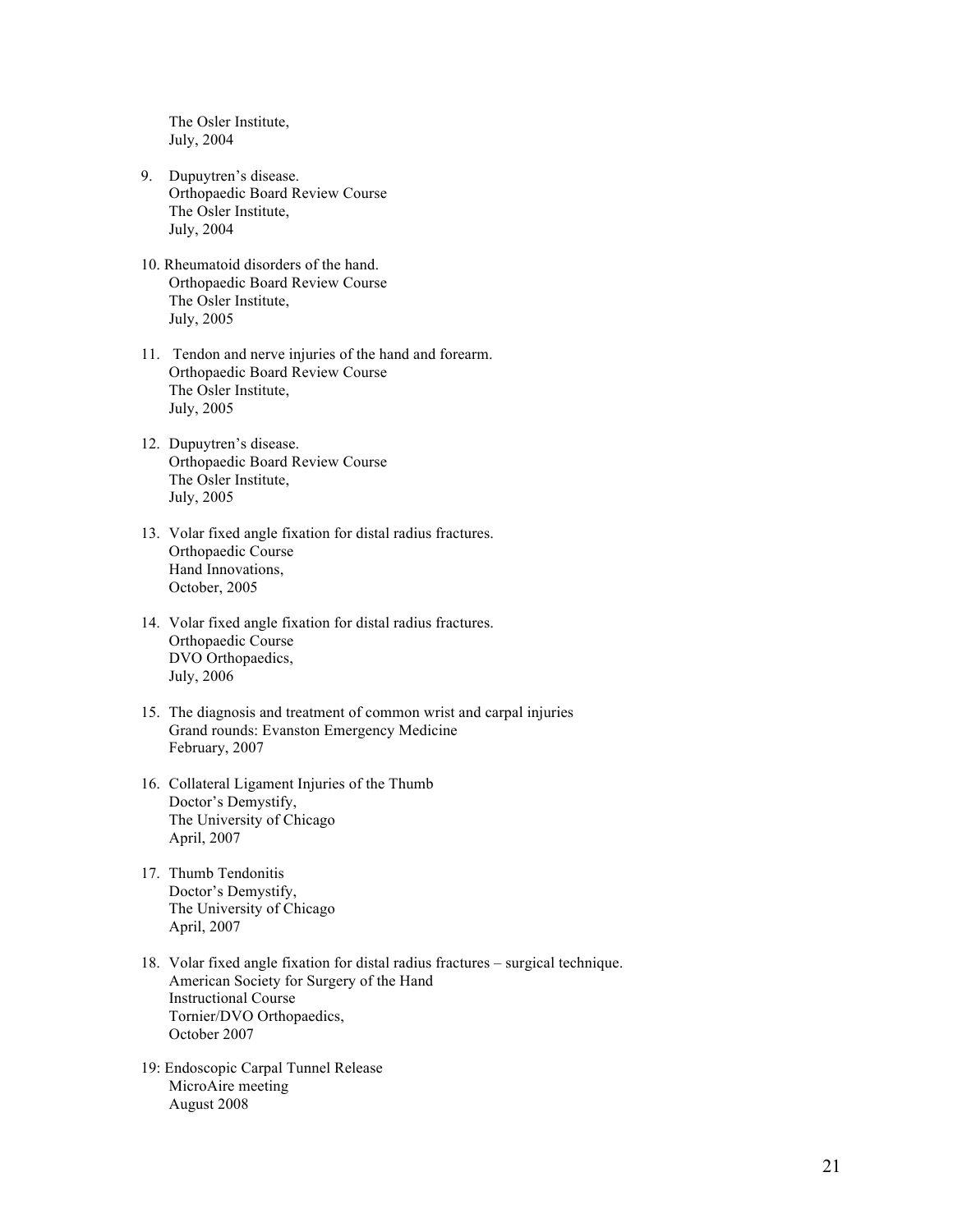- 20. Physical Examination of the Elbow Doctor's Demystify, The University of Chicago April, 2008
- 21. Tendon grafts and tendon substitutes Doctor's Demystify, The University of Chicago April, 2010
- 22. Shoulder arthroplasty and fusion Doctor's Demystify, The University of Chicago April, 2011
- 23: Deciphering shoulder problems in the workforce: Illinois Arbitrators Institute Lisle, IL June 2011
- 24: Common conditions of the upper-extremity in the aging workforce. Woodlake Conference Naperville, IL October, 2011
- 25: Carpal tunnel syndrome in the workforce. Illinois Chamber of Commerce Oakbrook, IL October, 2011
- 26: Upper-Extremity injuries in the workforce in 2012. Chicago, Il. June 2012.
- 27: Dupuytren's Disease: Overview and new treatment options. Lamplighters meeting Chicago, IL October, 2012

#### **COURSES:**

- 1. Faculty: The University of Chicago Primary Care Orthopaedic Course, Chicago, Illinois, June 2001
- 2. Faculty: The University of Chicago Primary Care Orthopaedic Course, Chicago, Illinois, June 2002
- 3. Chairman, Coordinator, and Faculty: Combined Chicago Hand and Upper-Extremity Review Course, Chicago, Illinois, September 2002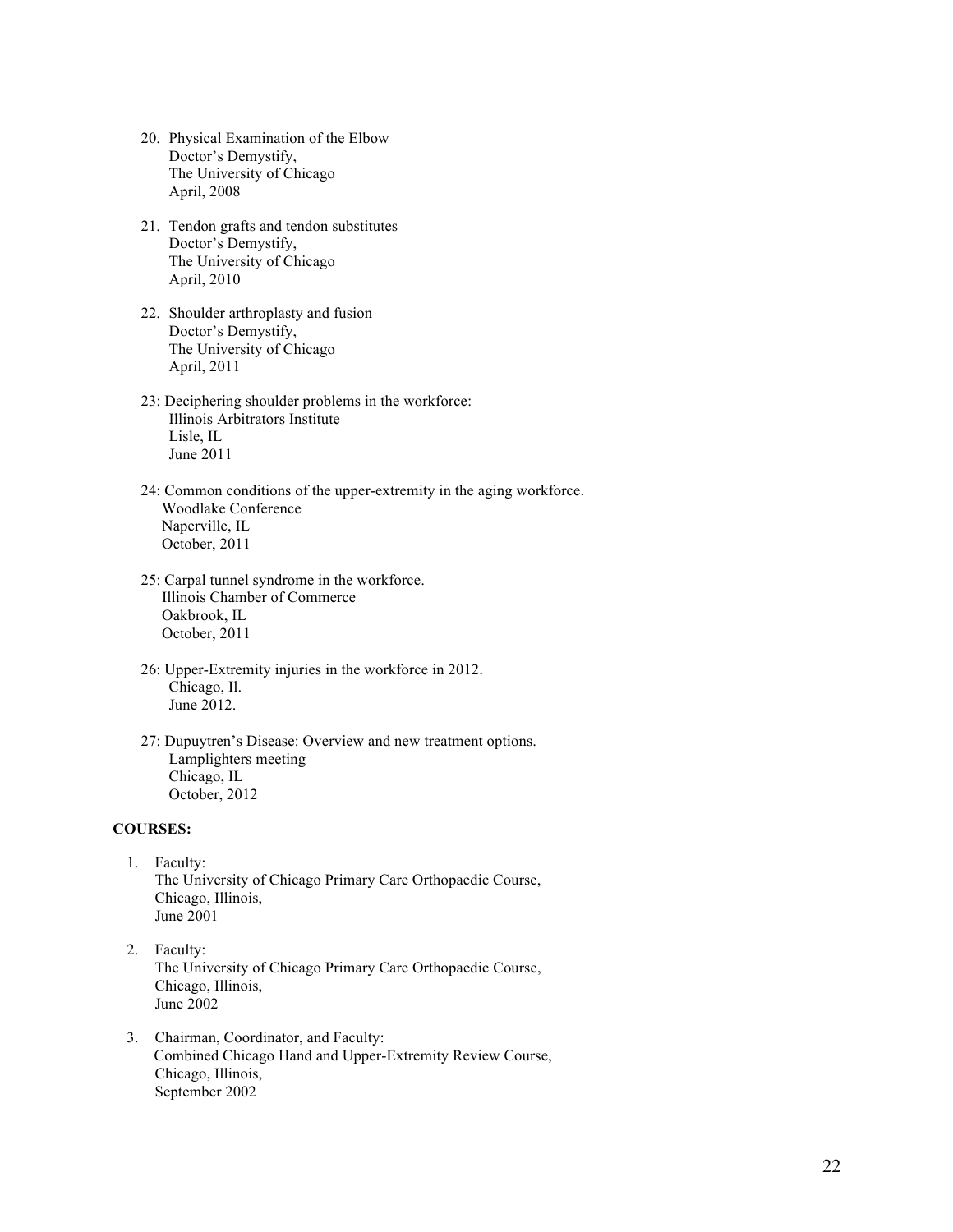4. Chairman:

Treatment of distal radius fractures: A novel volar approach. Chicago, Illinois, March 2003

### 5. Chairman:

Endoscopic carpal tunnel release: pearls and pitfalls Chicago, Illinois, March, 2003

#### 6. Faculty:

Current Concepts in Orthopaedic Surgery Illinois Association of Orthopaedic Surgery Springfield, Illinois, April 2003

7. Faculty:

Wrist Arthroscopy Course American Society for Surgery of the Hand/ American Academy of Orthopaedic Surgeons Rosemont, Illinois, April 2003

## 8. Faculty:

 Howmedica Osteonics Shoulder Course, Snowbird, Utah, April 2003

## 9. Faculty:

The University of Chicago Primary Care Orthopaedic Course, Chicago, Illinois, June 2003

### 10. Faculty:

The Management of Wrist Fractures, The American Academy of Orthopaedic Surgery, Rosemont, Illinois, May, 2004

#### 11. Faculty:

The University of Chicago Primary Care Orthopaedic Course, Chicago, Illinois, June 2004

### 12. Faculty,

Orthopaedic Board Review Course, The Osler Institute, Naperville, Illinois, July, 2004

## 13. Faculty:

Arthroscopy of the wrist, The American Society of Surgery of the Hand Rosemont, Illinois, August, 2004

### 14. Faculty,

Orthopaedic Board Review Course,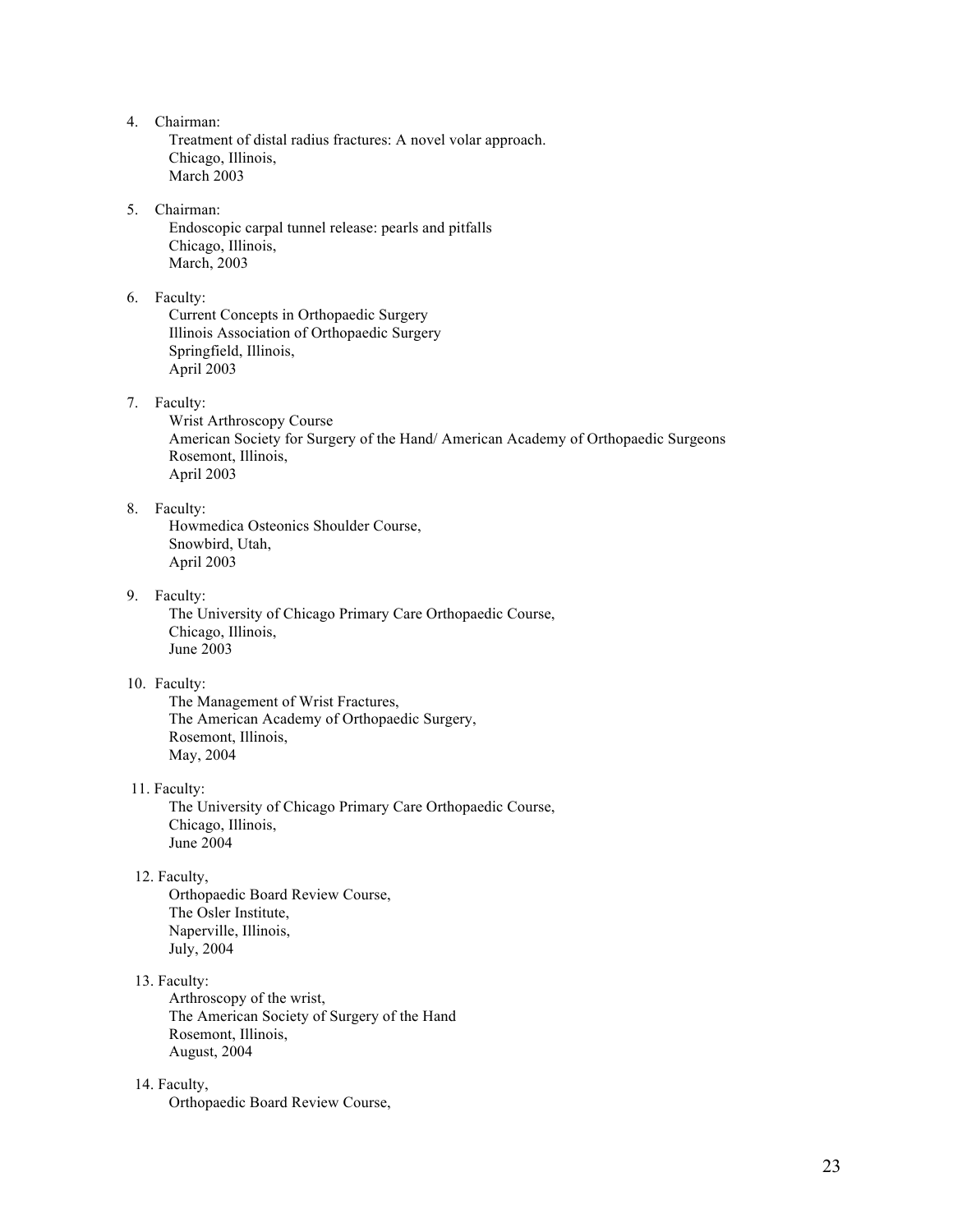The Osler Institute, Naperville, Illinois, July, 2005

#### 15. Chairperson,

The treatment of wrist fractures with fixed angle volar plating. Merriville, IN September 2005

## 16. Faculty,

Current Options in the treatment of Wrist Fractures, The American Academy of Orthopaedic Surgery Rosemont, Illinois, May, 2006

#### 17. Faculty,

Fractures and wrist arthroscopy, The American Society of Surgery of the Hand Rosemont, Illinois, August, 2006

## 18. Faculty,

Doctors Demystify: The Thumb, The American Society of Surgery of the Hand Chicago, Illinois, April, 2007

#### 19. Faculty,

Wrist and elbow arthroscopy, Arthroscopy Association of North America Rosemont, Illinois, June, 2007

## 20. Faculty,

Doctors Demystify: The Elbow , The American Society of Surgery of the Hand Chicago, Illinois, April, 2008

21. Faculty,

Current Options in the treatment of wrist injuries, The American Academy of Orthopaedic Surgery Rosemont, Illinois, May, 2008

#### 22. Faculty,

Treatment of complex wrist and elbow fractures, The American Society for Surgery of the Hand, Annual meeting, Chicago, IL September, 2008

### 23: Faculty:

Clinical Concepts in Hand and Wrist Surgery Washington, DC April, 2009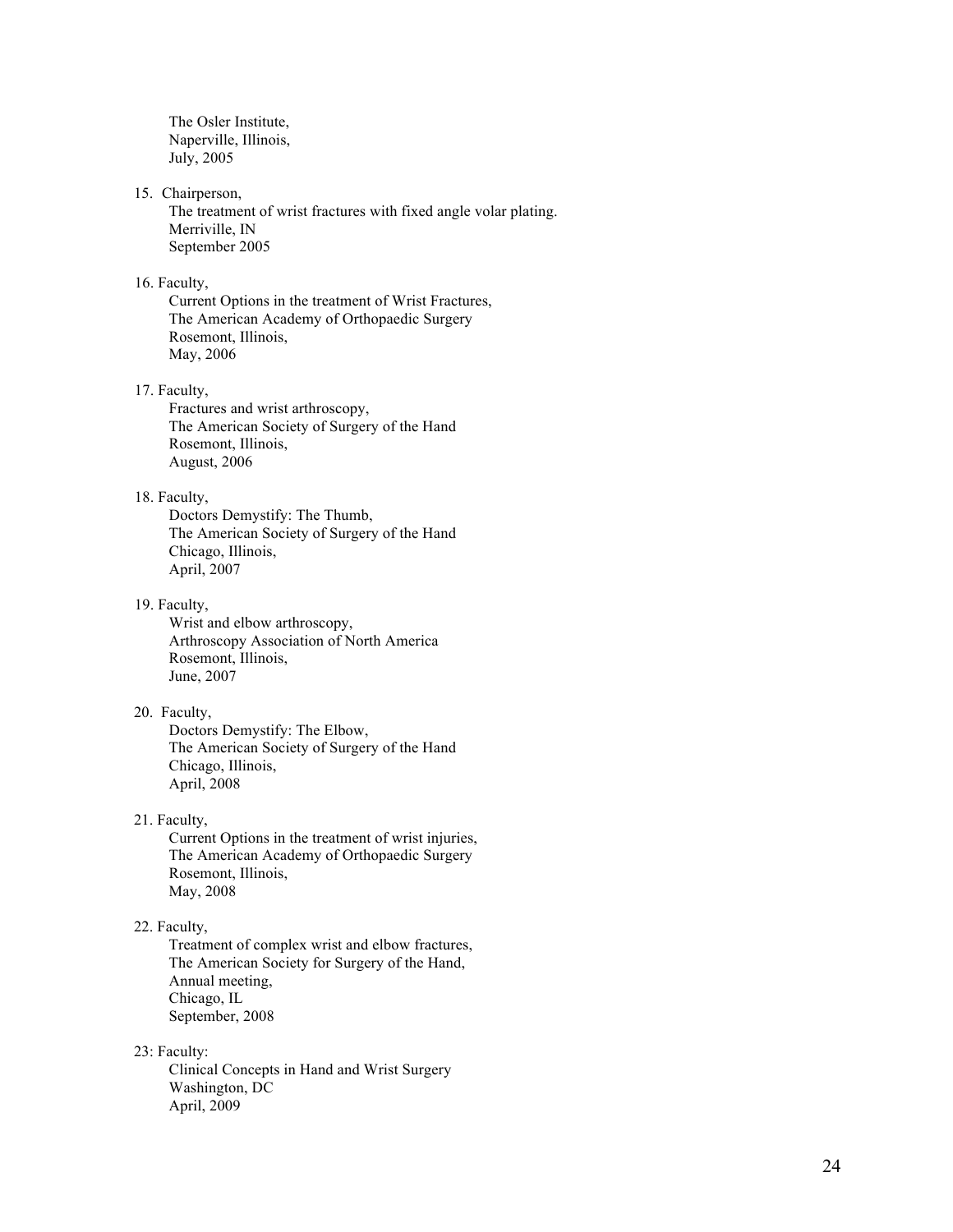## 24. Faculty,

'When bad things happen to good surgeons: Problems of the hand, wrist and elbow.' The American Society for Surgery of the Hand, Annual meeting, San Francisco, CA, September, 2009

### 25. Faculty,

Doctors Demystify: Tendon Injuries, The American Society of Surgery of the Hand Chicago, Illinois, April, 2010

#### 26. Faculty,

12th Annual Chicago Trauma Symposium, Chicago, Illinois, August, 2010

#### 27: Faculty

Co-Moderator Hand Session Mid-America Orthopaedic Association  $29<sup>th</sup>$  annual meeting, Tuscan, AZ April, 2011

### 28. Faculty,

Doctors Demystify: Tendon Injuries, The American Society of Surgery of the Hand Chicago, Illinois, April, 2011

## 29. Faculty,

Current Options in the treatment of wrist injuries, The American Academy of Orthopaedic Surgery Rosemont, Illinois, June, 2011

## 30: Faculty,

Moderator: Evaluation and treatment of common elbow and shoulder problems. American Association of Hand Surgery Las Vegas, Nevada January, 2012

#### 31: Faculty,

Treatment of wrist arthritis American Association of Hand Surgery Las Vegas, Nevada January, 2012

#### 32: Faculty:

Moderator: Xiaflex in the treatment of Dupuytren's disease. San Francisco, CA February, 2012

33: Chairman, Coordinator, and Faculty: IBJI Primary Care Course Northbrook, IL March, 2014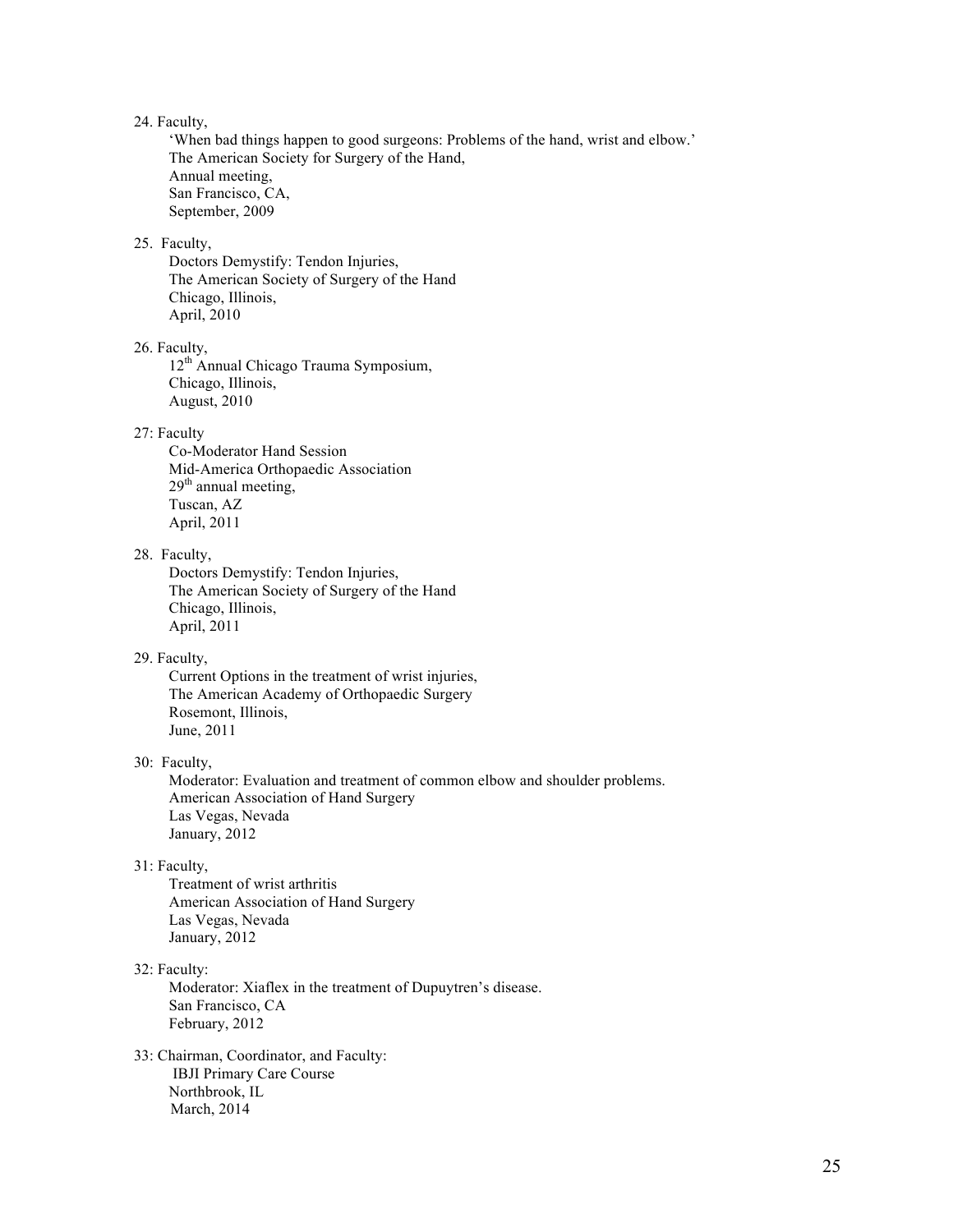34: Faculty, Moderator Carpal and Cubital tunnel syndrome American Society for Hand Surgery Boston, Massachusetts September, 2014

## **TELEVISION APPEARANCES:**

1. WGN TV NEWS – "Health watch" "Replantation of digits" March  $4<sup>th</sup>$ , 2002

## **COURSES ATTENDED:**

- 1. Prosthetic and Orthotic Course Northwestern University May 1996
- 2. AO/ASIF Principles of Orthopaedic Internal Fixation Basic Course Reno, NV February 1997
- 3. The University of Chicago Bone and Soft Tissue Tumor Course The University of Chicago October 1998
- 4. The treatment of complex elbow disorders. Rosemont, IL. November 2000.
- 5. Arthroscopic rotator cuff repair Rosemont, IL. October 2001
- 5. Reverse-ball total shoulder arthroplasty Rosemont, IL May, 2011

## **CURRENT RESEARCH:**

- 1. Gene manipulation to enhance flexor tendon healing.
- 2. Strain patterns within the carpal ligaments the effect of wrist position.
- 3. Anatomy of the elbow
- 4. The effect of surgical gloves on the median nerve at the wrist
- 6. Quantifying the pressure exerted by a digital tourniquet
- 7. Prospective outcome of various techniques of treating mallet fractures.